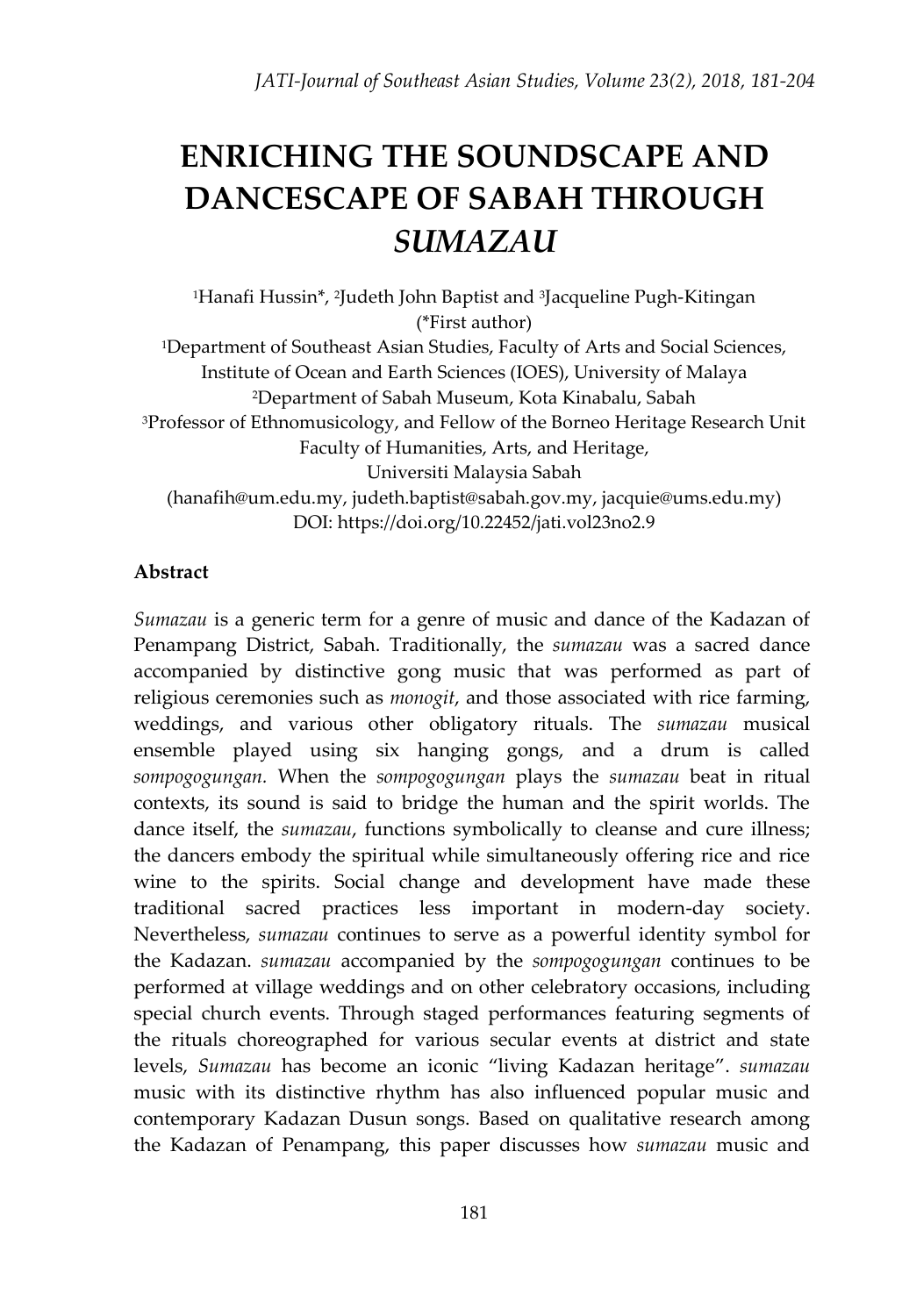dance has been transformed from the sacred to the secular, from the traditionally private space to the public domain, where it enjoys a wider audience and participation as part of the intrinsic local popular culture of contemporary Sabah and Malaysia. Through concerted efforts to promote indigenous nationalism, *sumazau* music and dance have also become iconic cultural elements of the Kadazan as well as that of Sabah's identity.

*Keywords: sumazau, musicscapes, dancescapes, heritage, identity, Kadazan of Sabah*

#### **Introduction**

The Kadazan of Penampang is a branch of the Kadazan Dusun ethnic group of Sabah, Borneo. They speak the Coastal Kadazan dialect of the Kadazan Dusun language. Kadazan Dusun is one of around twelve members of the Dusunic Family of Languages. The Kadazan Dusun is the largest indigenous and largest overall ethnic group in Sabah. They are defined by their traditional geographical location in the Penampang District that encompasses part of the west coast of Sabah (Maps 1 & 2). The Kadazan of Penampang traditionally relies on subsistence agriculture. They plant wet padi and other crops, including fruit trees, and vegetables. They also rear livestock, including chickens, pigs, and buffaloes. Within their community, they differentiate themselves according to location and topography such as the "Kadazan", the lowlanders (people living near the coast), "Tangaah", middle inhabitants, and "Potiang", the Highlanders. Notwithstanding the minor differences stemming from their geographical distribution, these groups shared various common myths, practices, beliefs, and language (Hussin & John Baptist, 2015).



**Maps 1 & 2: Borneo Map (Source: "On the World Map" [n.d.]) and Sabah Map and locations of the District Headquarters in Penampang** (Source: "Discover Sabah" [2018].)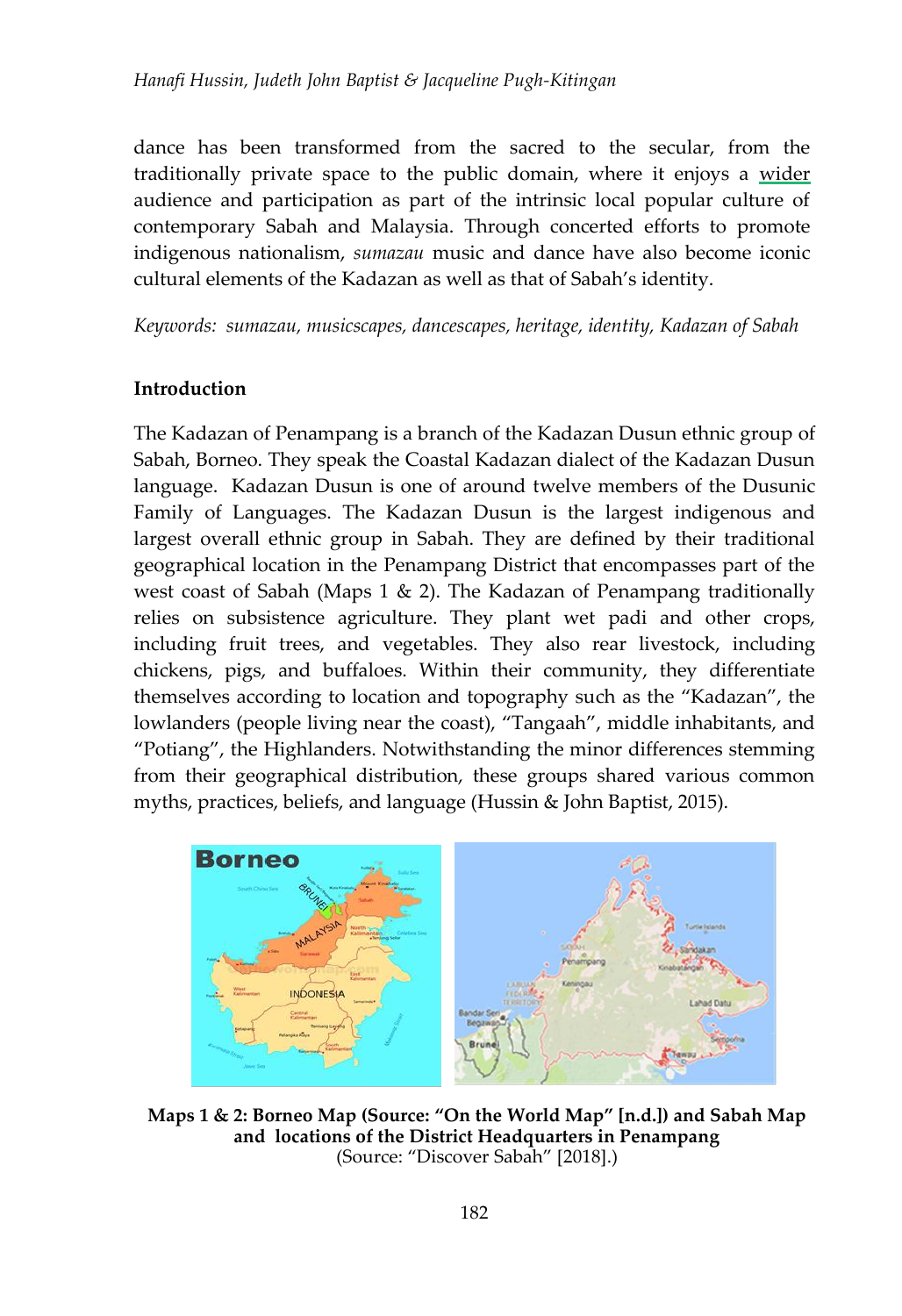The traditional Kadazan believed that the world they lived in is divided into spiritual world (*pogun do hozob*) and the physical world, and balance between the two parts ensured the continuity of the humans' welfare (Pugh-Kitingan, Hussin, & John Baptist, 2011). For the coastal Kadazan, the two worlds had three realms: The upper realm or heaven (*hibabou* or *diwato*), the earth (*hiniba*), and the underworld or hell (*dahom tanah*) (Hussin, 2007a). The organisation of the spiritual universe was believed to be very complicated, in which human beings and spirits lived in the separate parallel worlds; both groups lived with families and offspring. The ideal relationship between the human and spirit worlds was one of balance or neutrality, described as being "cool" (*osogit*). According to the traditional belief system, any transgression by the human community or its members would cause an imbalance between the two worlds and produce trouble in the natural environment, which would further warm the earth making it hot (*ahasu*) the heated earth results in disasters and misfortunes such as sickness, infertility of livestock and unproductive lands. Thus, transgressions are avoided.

If the natural and social environment experiences calamities, the traditional Kadazan of Penampang would call *bobohizan* or priestesses to restore the order and balance between the worlds by performing rituals which were embedded with long poetic chants (*inait*), gong ensemble music, and dancing called *sumazau*. *Bobohizan* also helped the communities to fulfil other religious and moral obligations (Hussin & John Baptist, 2015). Rituals which include *sumazau* dancing and gong ensemble music are traditionally performed to summon the spirits in the spiritual world to cure illness, to allow a good harvest (celebrated by both traditional feasts and modern harvest festivals), and are also performed in celebratory contexts such as the wedding ceremony.

The rhythm of the *sumazau* music is slow based on the beating of the six hanging gongs and single *gandang* drum in the ensemble called *sompogogungan.* The *sumazau* dance movement follows the beat of this *sompogogungan.* The *sumazau* consists of two basic dance motifs. In the first motif, the dancer steps from side to side, shifting weight from one foot to the other, while gently swinging the arms at the sides in time to the music. In the second motif, the dancer raises the heels slightly, with arms raised. For men, the arms are stretched out at shoulder level with hands moving up and down. For women, the arms are also outstretched, but at a lower level.

This *sumazau* style and the *sompogogungan* pieces of music are slower variants of the gong music and dance from the inland upland district of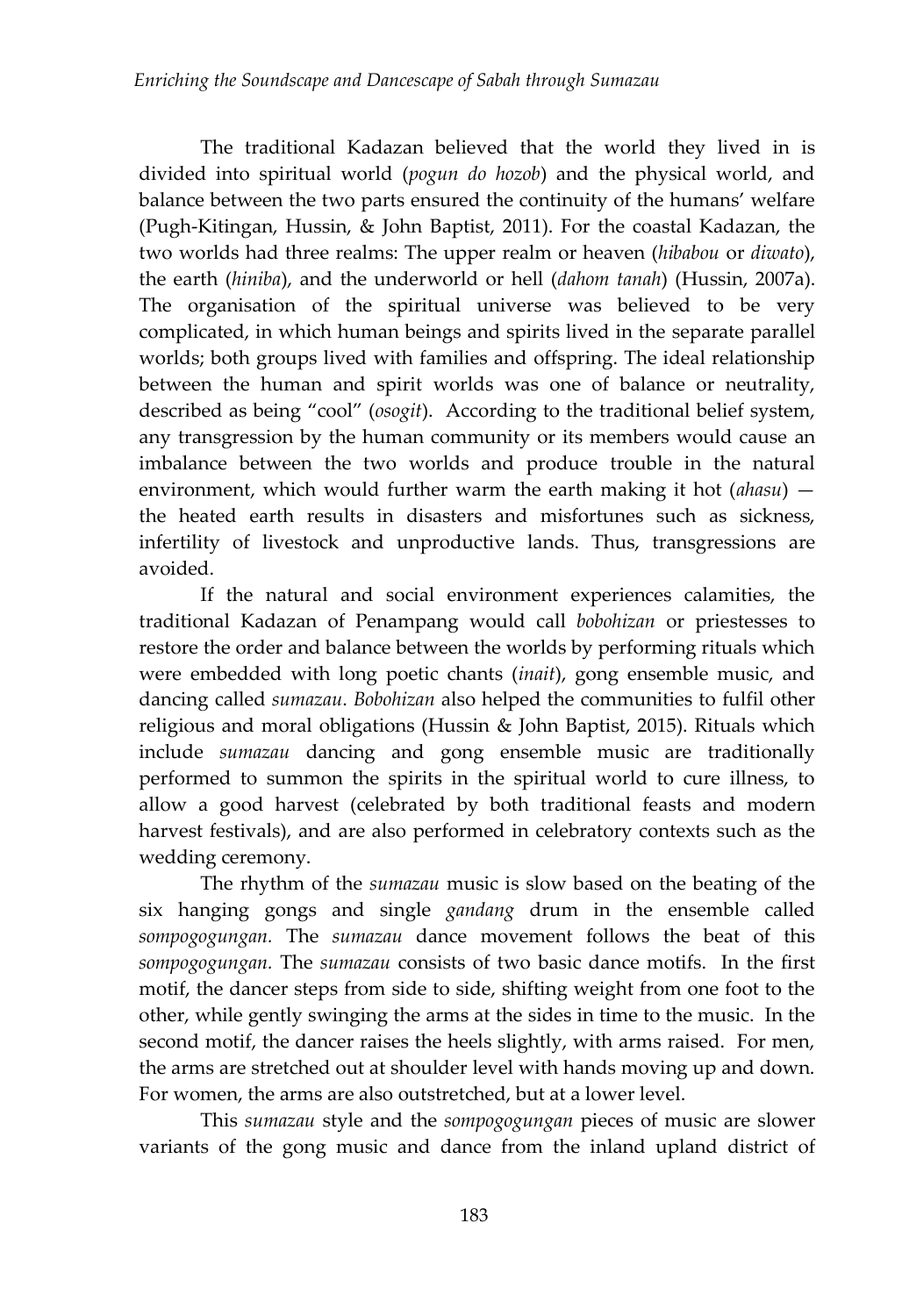Tambunan in the interior, from where many of the coastal Kadazan originated many generations ago. The Kadazan Dusun gong ensemble or *sopogandangan* from Tambunan consists of a hand-held lap gong, seven hanging gongs and a drum or *karatung*. Its music, called *tinondot,* is much faster and more syncopated than that of the *sompogogungan*. The dancing in Tambunan, usually named *magarang*, is consequently faster. During the second motif, both men and women step up on their toes, and the women gently curve their arms from the elbows, with their fingers pointing upwards (Pugh-Kitingan, 2003; 2011, pp. 169-170)

This paper will discuss the *sumazau* soundscape and dancescape among the Kadazan of Penampang. Among the Kadazan, the spiritual world is highly significant and living in harmony with this world is extremely important for the longevity and survival of the communities. Hence, the musicscape and dancescape play vital roles in the cultures of communities and also in meeting their spiritual needs. Understanding the vital role of *sumazau* as a musicscape and dancescape in different social, cultural and religious dimensions, has gained little attention in the literature. In this paper, therefore, we would like to focus on different and interlinked dimensions of musicscape and dancescape of *sumazau* with the traditional rituals and contemporary events of the Kadazan and the wider Kadazan Dusun of Sabah related to *sumazau* and other dances. This is because *sumazau* and similar dances in related contexts are very important in sustaining the communities' identity.

# **Literature Review**

The word scape refers to an extensive view or picture or representation of such a view as specified by the initial element where it is analogically a peduncle arising at or beneath the surface of the ground. In a cultural discourse, the scape is more than a physical interpretation. It is a combination of both tangible and intangible cultural aspects such as soundscape and dancescape (Hussin & John Baptist, 2018). The word scape has been used in various contexts and dimensions in social, political, anthropological, sociological, political and other studies. These dimensions along with the suffix of scape include musicscape (Oakes (2000), dancescape (Szeto, 2010), sports-scape (Wheaton, 2004), heritage-scape (Di Giovine, 2009), social-scape (Albrow, (1997) and ideoscape, mediascape, technoscape, financescape and ethnoscape (Appadurai, 2000), servicescape, disease-scape (Harper and Armelagos, 2010) and lives-cape, moodscape and color-scape (Choy & Ratnam, 2006)- a few to mention.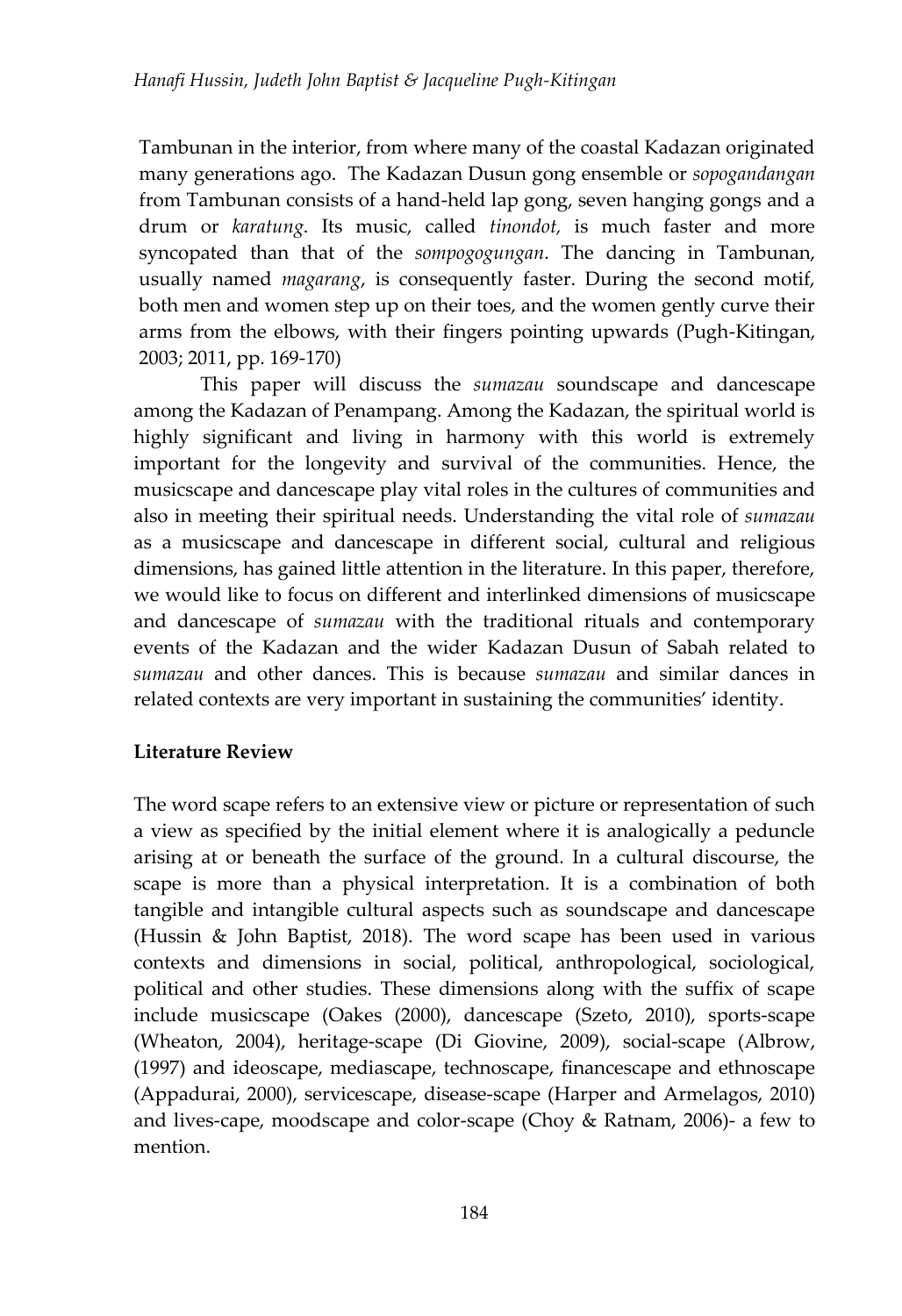Scape is often used in two contexts. Firstly, in the local context, the landscape or scape are local variables affecting the individuals in the given environment and circumstances (such as Oakes [2000], where the physical music environment is seen to be influencing customers and workers). Dance, music, and sounds are also used to link the seen with the unseen (spiritual) world through ritual performances (Blacking, 1985). At a given time, dance is product and process (Cowan, 1990) and associated ethnic and cultural identity and also a representation of the identity. Therefore, dance helps to understand the relationship between the social practices, ethnic groups and the strategies applied by the groups (Papakostas, 2015). However, when the dance is viewed as dancescape in a given time and space, it offers details of movement in the space, the interaction of bodies and soundscapes as these together move on the dance floor, transfer energy and emotions between the participants of the physical and unseen or spiritual world. Dance-scapes contains memories (the past) and ritualistic practices but hardly allow changing patterns of dance movement unless the social context has changed. Secondly, in the local-global context (Appadurai, 2006; Albrow, 1997; Smith, 1994), the scape is so big and full that it can include debates of transnational materials, ideologies, values, and cultures.

Oakes (2000) took the concept of musicscape from Bitner's (1992, cited in Oakes [2000]) model of the servicescape, in which musicscape is presented as one of the physical environmental conditions (scent, air, quality, and temperature) that affect customers' and employees' attitudes in the service environmental context. Bitner's model investigated a wider area of non-verbal communication within the service environment and presented how environmental aspects could influence the emotional and physiological responses of workers and customers. Oakes's (2000) musicscape visual model includes compositional tempo, harmony, volume and genre (classical, popular, and jazz); the composition of variables in the model could include liking of the customers (Oakes & North, 2008). Porteous and Mastin (1985, p. 169) defined soundscape as "the overall sonic environment of an area, from a room to a region". Schulte-Fortkamp and Kang (2013) defined soundscape as "an environment of sound with an emphasis on the way it is perceived an understood by the individual, or by a society". In other words, it could also be considered a combination of sounds that come from an environment. Johnson (2011) defined dancescape as a collection of dance pieces that are interconnected through different ways that include membership networks, geographic nearness, or influence. Moreover, also connected through the past and the future (John Baptist & Regis, 2012; Pugh-Kitingan, 2017).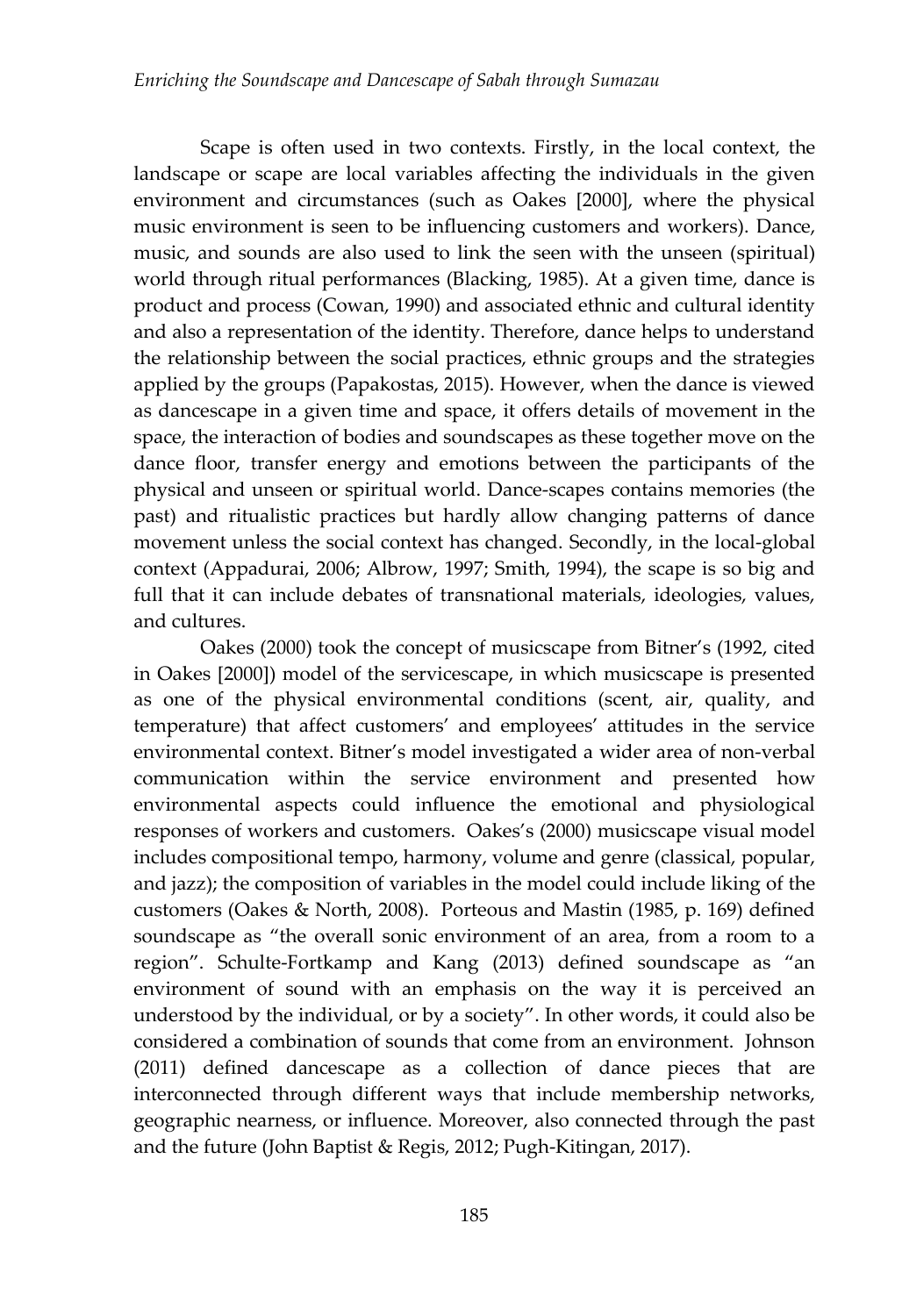The concepts of musicscape and dancescape are also applied in transnational, transcultural and fluid contexts (as Appadurai [2006] has envisaged) as well as in the static context with the local communities' practices and rituals. In research, the dancescape and musicscape are often applied and discussed separately. However, dancescape and musicscape among some traditional communities, such as the Sama-Bajau (Hussin & John Baptist, 2018) and the Kadazan, are often part and parcel of the same phenomenon. In dancescape, bodies, knowledge, expertise, and ideas flow in continuum and also keep changing.

Among Sabah's indigenous cultures, the various rituals determine contexts and processes whereby human beings can interact with and appease spiritual beings so that life will always be balanced. The relationship between man and spirits in the spiritual world should always be balanced or neutral, taking into account every action taken in the real world because it will affect the spiritual world. Hence, the rice planting activity is not merely to provide food to eat, but is also to enrich the spirits in the spiritual world (Hussin  $\&$ Santamaria, 2008; Hussin & Santamaria, 2012).

Among the Kadazan of Penampang, it is believed that the relationship between the rice spirit or life force of the rice, the *bambaazon*, and other spirits must always be good or cold *(osogit)* otherwise the relationship is said to be hot *(ahasu)*. Hence, each process in the ritual while planting rice is to give respect to the *bambaazon* and the other spirits, particularly the house guardian spirit, the *miontong*. It is believed that the correctly performed ritual will always ensure balance and will protect the humans from various sickness and disasters as well ensuring that the rice plants will grow abundantly and will produce good yields.

The *monogit* ritual series of the Penampang Kadazan traditionally takes place during the rice planting season. It is usually done once in two or three years or when there is adversity or sickness in the community. The ritual must be done to make sure that the house guardian spirit *(miontong)* is at peace so that it will put things back the way they were. The ritual was traditionally done over four days and three nights conducted by female ritual specialists known in the Coastal Kadazan dialect as *bobohizan* headed by their leader, the *bohungkitas*.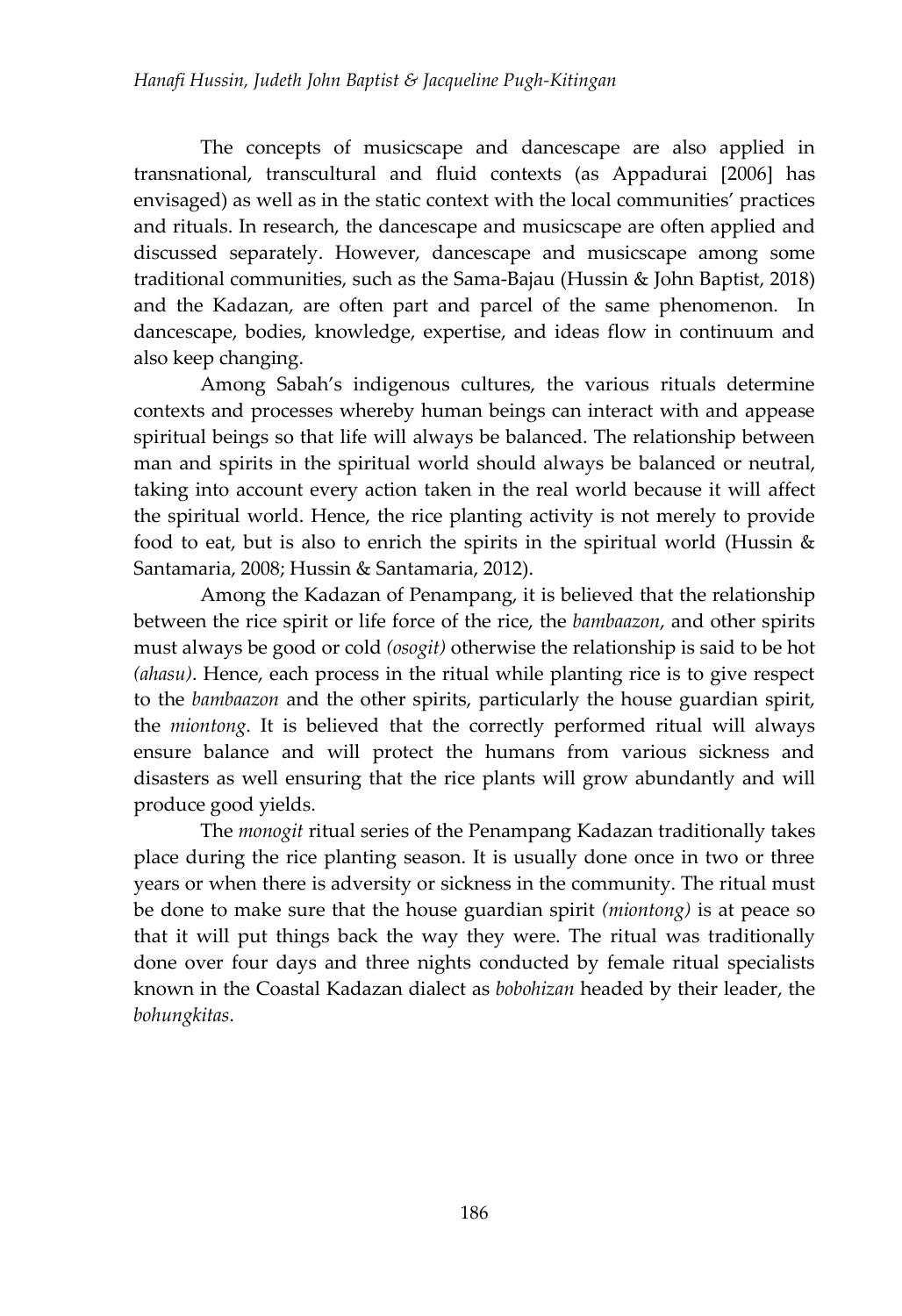# **Methodology**

This paper is based on research conducted from 2001 until 2018 on the community of Kadazan of Penampang and Sabah community who were involved in Sumazau performances.

The research began with the literature review based on the past research and publication on the ritual of Kadazan of Penampang, rice farming and harvest festival also music and dance performances related to *sumazau*. Observations followed it. Moreover, participant observations were used in two *monogit* rituals conducted in 2001 and 2004 at few villages in Penampang, Sabah. The interviews were conducted with the practitioners of the ritual especially the priestesses, called *bohohizan* who are led by their chief bobohizan called *bohongkitas*. Interviews were conducted to tap the information and local knowledge from the local experts especially the ritual practitioners. Rituals, *sumazau* dancing was filmed, and music of the sompogogungan ensemble was also filmed and transcribed Observations, and interviews also conducted with a few *sumazau* practitioners, musicians, dancers and cultural organisers that appreciate *sumazau* for their creative work in the creative industry.

# **Results and Discussion**

# **The Rituals of the Kadazan--Enriching the Soundscape and Dancescape of Sabah**

# *Rice farming ritual*

Before Malaysia's formation in 1963, the Kadazan planted rice and other plants for their consumption and survival. Their life's routine also depended on the cosmological order and organisation. At each stage of the rice planting or farming, rituals were performed by the Kadazan priestesses. They believed that the rice spirit was present in the physical world and it had a connection with the other spirits. The ritual was the implementation of the ancestral myth (concerning the *pampang* or primaeval stone from which the Creator and his wife emerged before they created the world) and belief in the rice spirits. The practice of the ritual was performed by a *bobohizan* who played an important role to transfer the myth and its practical knowledge to the next generation. The myth was a source of the ancient Kadazan belief in Kinoingan (lit. "Supreme God"), his wife or Suminundu ("the miraculous one") and their daughter Poninzuvung/Izoton as the spirits. Through this mythology, the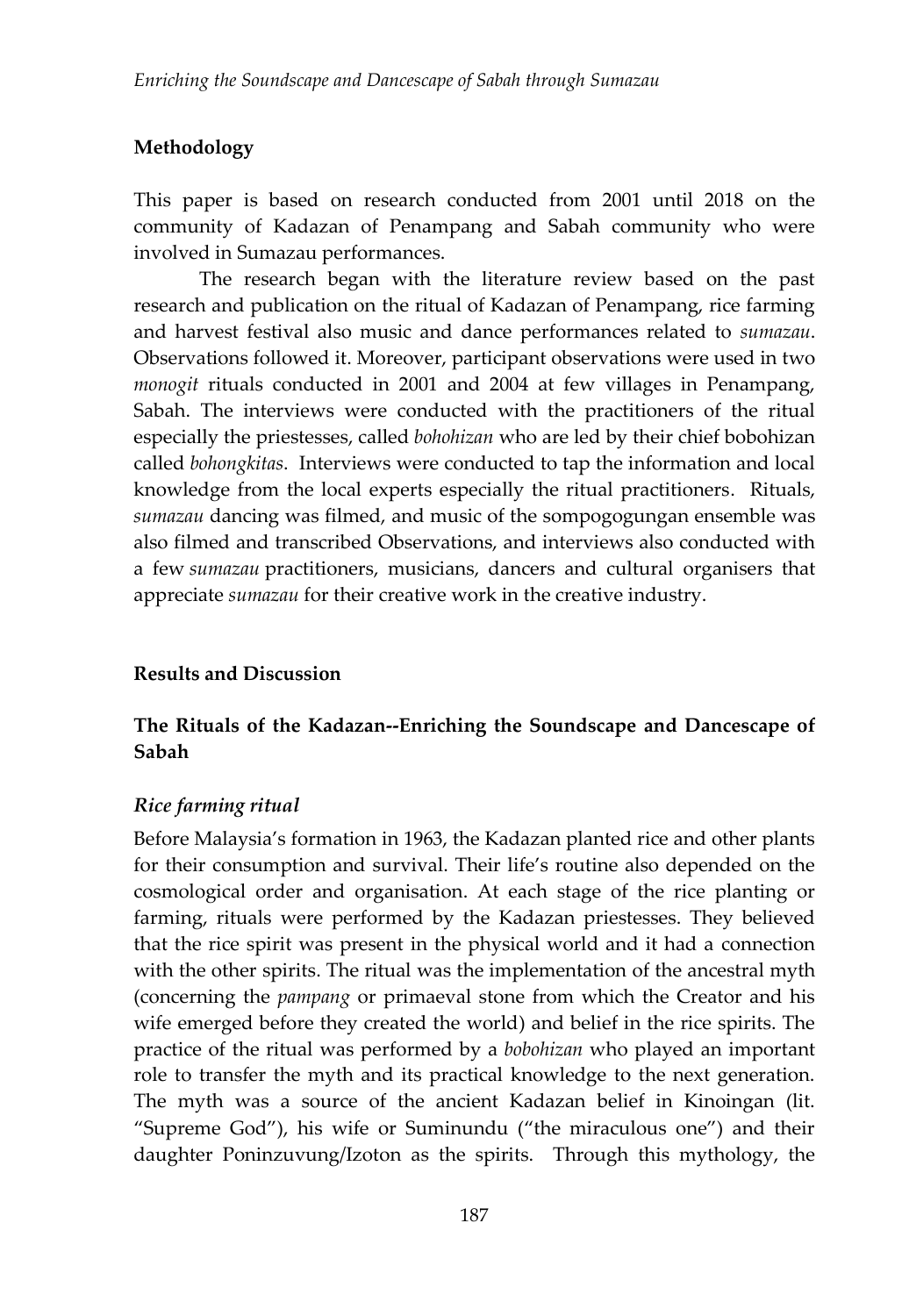Kadazan explained the origin of the cosmos, the heavens, their cosmology, and the belief system of their community. In the myth, Poninzuvung was sacrificed to be the source of food (rice plants). The primary food plant was rice that grew from the flesh of Poninzuvung. Therefore, her spirit was considered the rice spirit and known as the *bambaazon.* This myth about the supreme spirits had a significant effect on the Kadazan way of life that included their thinking and an entire way of living. The community and its *adat* or customary norms worked as a guard through four institutions namely the Village Head (*Huguan Pogun*), the Village Council (*Sinompu'uvan Komohoingan*), religious advisers, (*Sinompu'uvan Bobohizan*) and warriors (*Sinompu'uvan Pangazou*).

Actions in the real world affected the spiritual world. Therefore, the rice planting ritual was not only to provide food but enrich the spirits in the spiritual world. It also means that the relationship between the spirits and the *bambaazon* should always be good or cold *(osogit).* In the opposite case, the social and natural environment would become hot (*ahasu*) and very unpleasant. In the ritual process of planting rice, respect is given to Poninzuvung and other spirits, particularly the house guardian spirit, the *miontong*. The outcome included the protection of the community members from disasters and sickness and ensured the abundance of the rice plants. The *monogit* ritual thus traditionally took place during the rice planting season. If calamity affects the community, it would be done twice or thrice a year to ensure that the house guardian spirit *(miontong)* is at peace and will put things back the way these were.

# *Sumazau music and dance in the Monogit – balancing the hot and cool of the Kadazan world*

*Monogit*, part of traditional rice farming of the Kadazan of Penampang used to be held bi-annually. The process of performing the rituals started with a single household and continued from one household to another throughout the village; it also depended on the availability of the *bobohizan*. In the ritual performance, the sacrifice of the pigs at least two years old was mandatory. It is traditionally performed over four days and three nights. The beating of the drum *(gandang)* (Figure 1) leading the music played by the ensemble called *sompogogungan* (comprising six gongs) (Figure 2) and the *sumazau* dance are essential parts of the ceremony.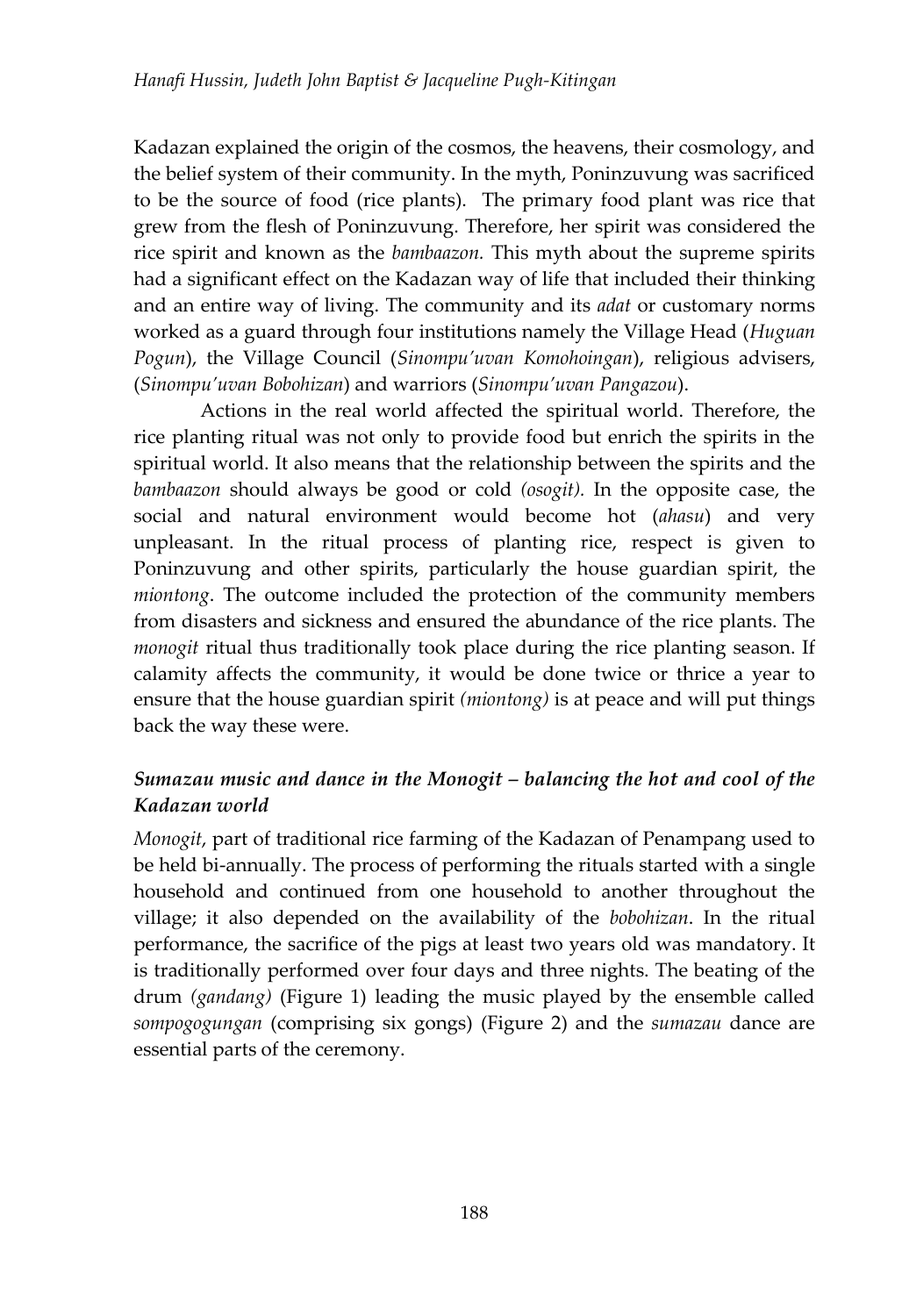

**Figure 1 (left) Drum@***gandang* **in the** *monogit* **ritual and Figure 2 (right), the** *sompogogungan* **ensemble accompanying the whole process of** *monogit* **ritual** (Source: Hanafi Hussin)

The *gandang* beating and the composite sound of the gongs in the *sompogogungan* in the ritual context are believed to connect man with the spiritual world. The *gandang* beating is periodically done by a *bobohizan* at various stages in the ceremony while reciting an *inait.* The sound of the *gandang* and the *sompogogungan* is believed to assist the *bobohizan* in entering the spiritual world to meet, stir, and awaken the evil spirits to ask them to return the trapped human spirits.

The first *gandang* beating or *mamason* takes place around 7.00 pm. This particular gong beating is done by the father of the conjugal family who is organising the *monogit* and marks the beginning or the *kotudungan*, the first night. It awakens and invites the spirits in the upper world to join the event. Other rituals by the *bobohizan* with the drum include *matang* (awakening the spirits in the spiritual world and also the spirits of the ritual objects), *tumingak* (raising and empowering the spirits), and *savak* (calling back the spirits who left). While these sessions with the *gandang* take place, food offerings or *pamanta* are prepared, especially fermented rice beer (*tapai*). These are placed in the part of the ritual space, together with antique clothing for the *miontong*, including a traditional male headcloth, jacket and coin belt.

Communication and negotiation with the spirits then continue in the special trance session called *modsuut* when each of the *bobohizan* is believed to enter different parts of the spiritual world. This takes place from 1.00 a.m until up to 5.00 am. *Pamanta* preparation continues on the second day which is called *mamasa'an* or "feeding the spirits". After a live, bound, the sacrificial pig is brought into the house and laid in the ritual space, more *gandang* beating and recitation of *inait* by *bobohizan-* called *mihung* (calling the spirits to come near) and *sumonson* (invitation to enjoy the prepared dish) takes place.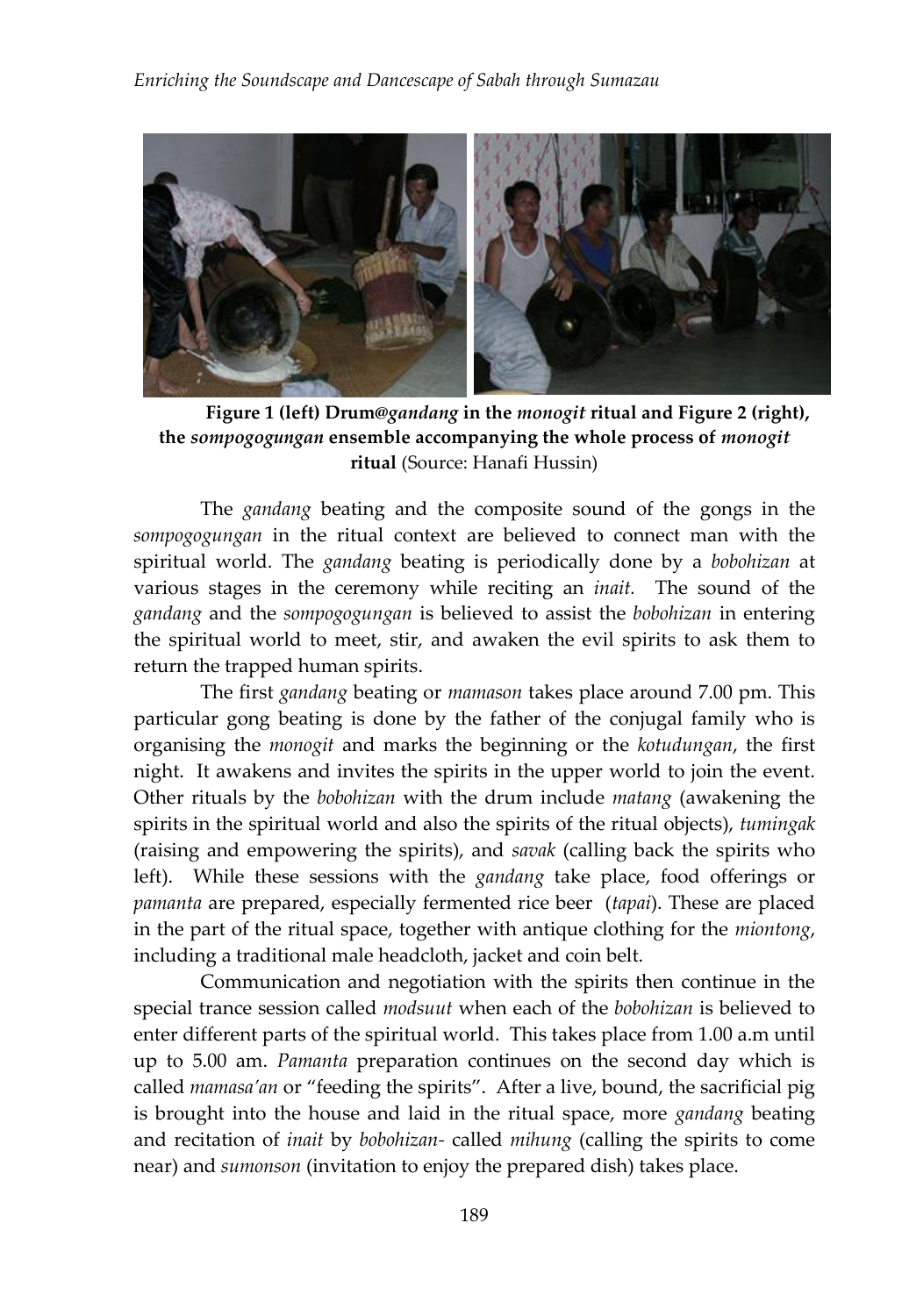

**Figure 3: Performing** *sumazau* **in** *magampa* **as part of the healing process in the**  *monogit* (Source: Hanafi Hussin.)

The *pamanta* offerings are also made following a process and sequences, while the *bobohizan* accompanied by the *sompogogungan* dance the *sumazau* in a unique manner including dancing around a group of family members sitting under blankets who suffer from bad dreams, migraine and other minor illnesses (*magampa*) (Figure 3), dancing with palm fronts and swords during feast presentation for the spirits (*mundang*), inviting the *miontong* to dance and serving of the dishes (*pasasazau do miontong*), sending back some of the spirits (*hoputan*), and grouping the spirits that are left (*monoinig*).

During the *pasasazau do miontong*, the *bobohizan* doing the *sumazau* is in a trance and possessed (*nosuang*) by the *miontong* when her body movements become unusually very strong and full of energy. She will eat chicken, drink *tapai* and throw rice where the spirits are believed to line up in front of the sacrificial pig. At this time all the good and evil spirits are believed to be being invited to partake of the food by the *miontong,* which is the highlight of the ritual. This stage of the ritual dance is the peak and most significant point. Here, the beating of *gandang* (drum) from the *sompogogungan* and the *sumazau* dance have become highly essential tools in the *monogit*. The combination of both elements work in two ways: It is believed that the traditional Kadazan Penampang music and dance performance and also a healing ritual because it is believed to rid the house of evil spirits.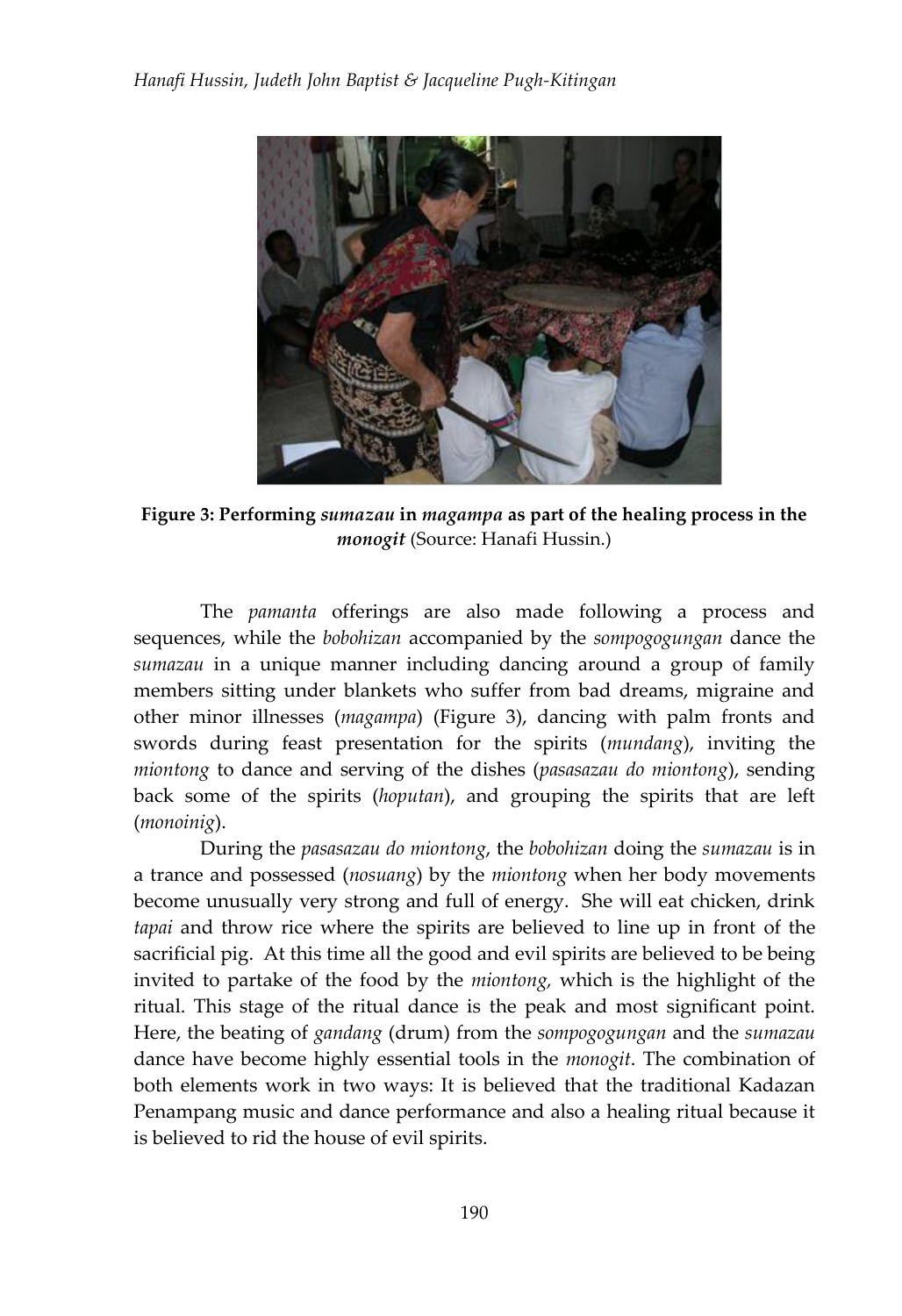#### *Enriching the Soundscape and Dancescape of Sabah through Sumazau*

The third day is called *kinapangasan* (the climax of the series) which begins with another *modsuut* trance session, to meet with the spirits in the spiritual world in the early morning to send back the offerings and spirits, and to bring home any last remaining stolen household spirits and rice spirits. No drumming, gong music or dancing is performed. Later in the late morning, another pig is sacrificed. The whole *monogit* traditionally ends on the next day (the fourth day) in the fourth phase or *Pa'atod Hangod*, an appeal to the *dudui* or guardian spirits in the paddy field with offerings and requests to safeguard the rice field (Figures  $4 \& 5$ ).



**Figure 4 (left) Rice farm and Figure 5 (right) performing the sacred** *pa'atod hangod* **sending an offering to the guardian spirits of the rice field** (Source: Hanafi Hussin.)

# *Sumazau Music as a Sacred Soundscape of the Kadazan*

The *sumazau* music is collectively played using six hanging gongs in the *sompogogunan* ensemble, with the *gandang* drum (Figure 6). *Sompogogungan* playing the *sumazau* gong ensemble music accompanies the *monogit* ritual process, which bridges the human and the spiritual worlds. It is believed that the beating of the *gandang* and the sound of the *sompogogungan* play the role of connection with the spirit world. The *bobohizan* have a special power of connecting to the unseen world on the beat and rhythm of the music through their dancing. The recitation of *inait* to the spiritual world, as well as the music and dance stir and awaken the evil spirits to return the trapped subsidiary human spirits and rice spirits.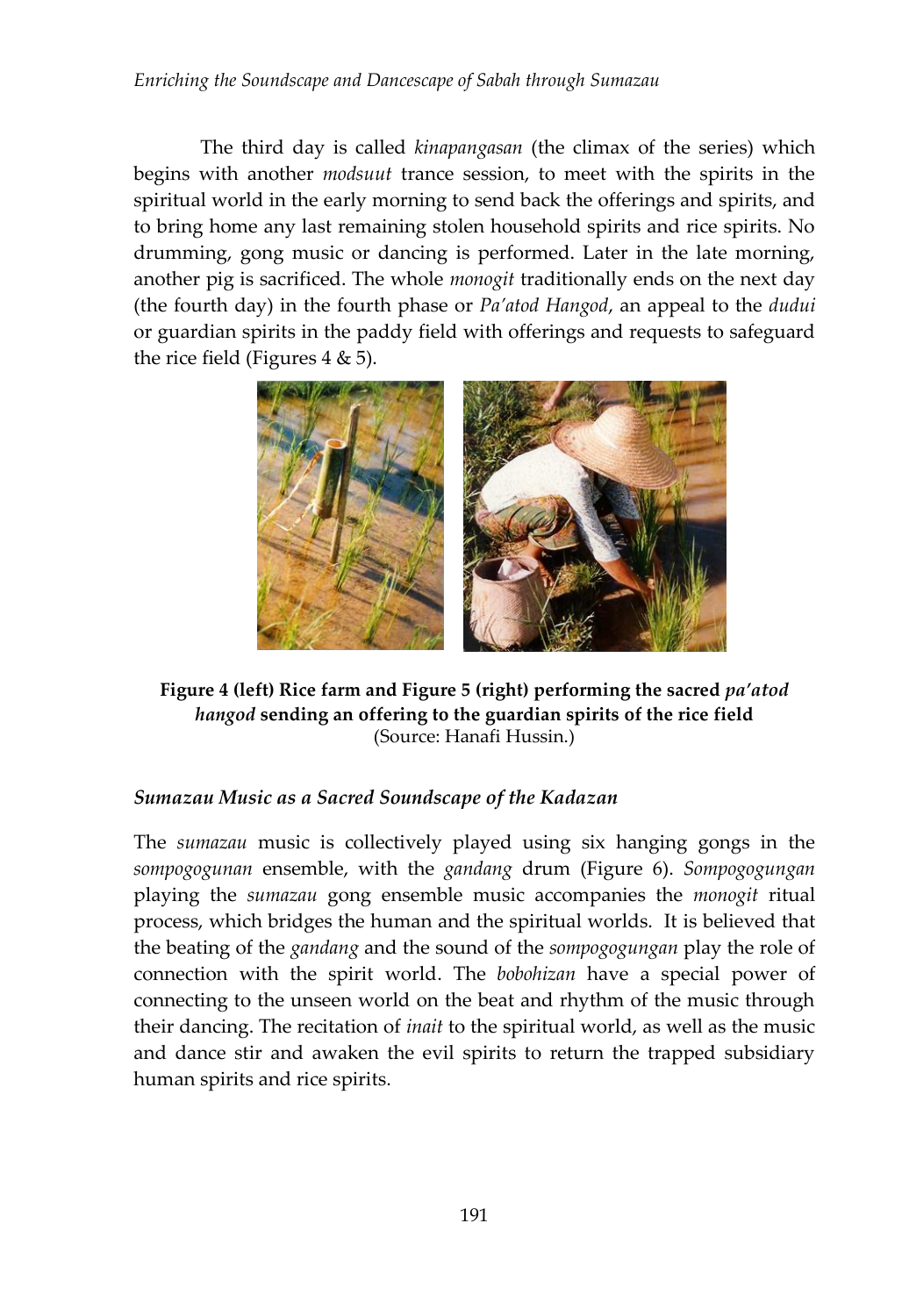

**Figure 6: Music of the Kadazan** *sompogogungan* **gong ensemble from Penampang**

(Source: Pugh-Kitingan, Hussin, & John Baptist [2011, p. 144].)

As observed by Pugh-Kitingan (2012, 2018) among the Dusun Tinagas of the upper Sugut River in northern Ranau District, traditional gong ensemble dance and music are contextualised as per the audiences, which could be human and non-human (spirits). Although Dusun Tinagas music and dance are very different from those of the Penampang Kadazan, this observation also applies to the *sumazau.* In the human contexts, gong ensemble music and dance in non-religious group performances are an expression of happiness and social harmony. In the ritual contexts, the non-human audiences are not only the spectators but in some cases are believed to participate in the events through dancing freely and partaking of food offerings and sacrifices. In some ritual contexts, even the Creator, as well as other good and wicked spirits are believed to be present.

To connect the two worlds in traditional Dusunic ceremonies, ritual specialists or priestesses play the role of mediators. They recite sacred *inait* or long ritual poetry, perform rituals and offer blood sacrifices at different events to ensure a balance between the seen and unseen worlds. Priestesses also attempt to connect the two worlds through dancing to the rhythm of gong ensemble music. In the ritual contexts, the spirits participate in the dance in two ways, either by possessing the priestesses or by symbolic representation.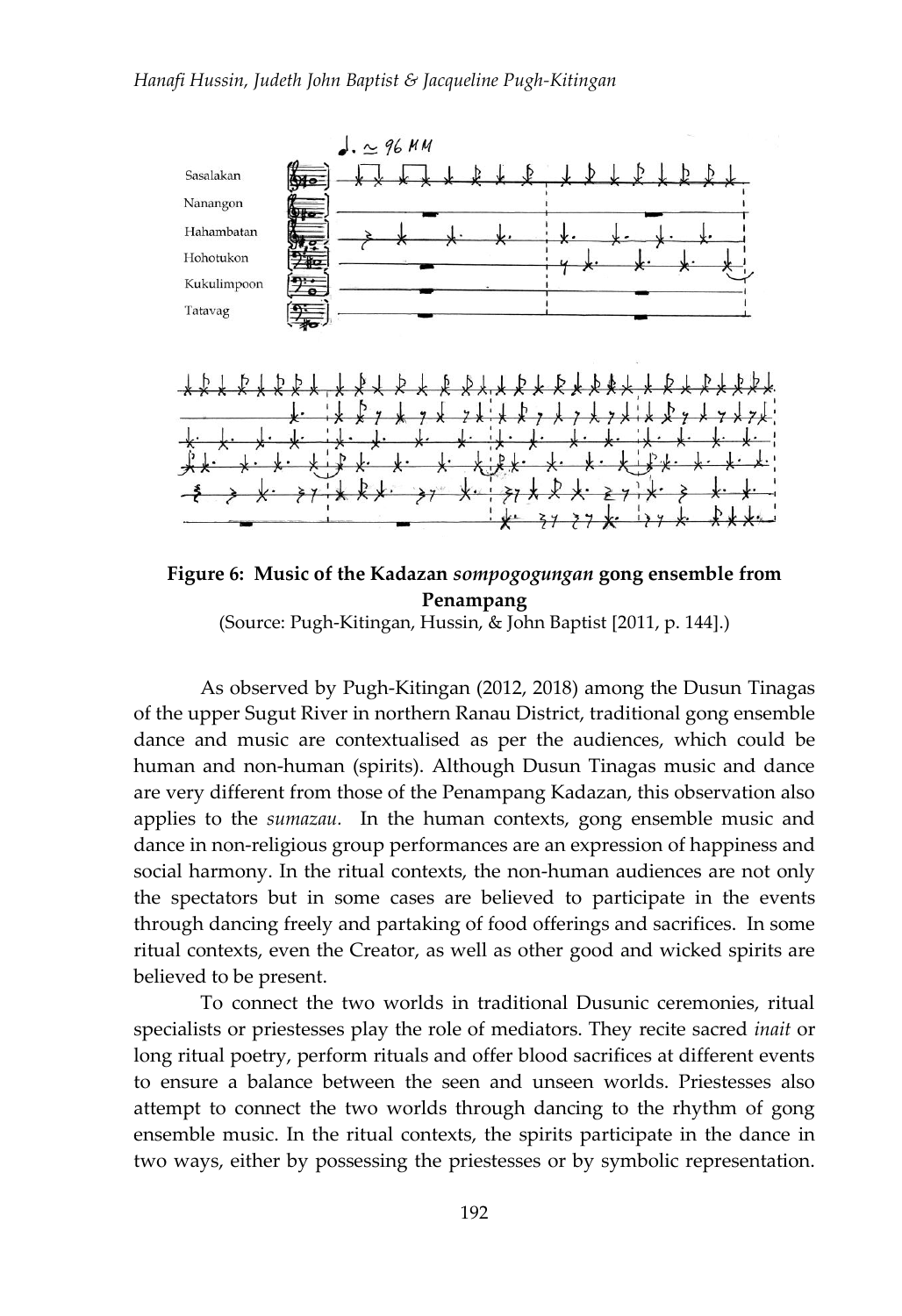The importance of gong ensemble music as a bridge between the seen and unseen worlds is recognised in various other cultures, apart from the Penampang Kadazan (Pugh-Kitingan, Hussin, & John Baptist, 2011; Pugh-Kitingan, 2012, p. 2014).

In these contexts, the dance is created upon ensemble gong music, which in a symbolic context, shows actions, interactions and communications taking place in the unseen world. Dance is a practical or physical exercise as well as learning for the audiences, but its physical existence is possible only through the gong music. In a purely ritualistic context, only the expert musicians can play the ensemble gong music, as they follow the requirements of the sacred ritual poetry chanted by the priestesses (Pugh-Kitingan, 2012, 2014, 2018).

#### *Sumazau dance as a sacred dancescape of the Kadazan*

The *sumazau* dance sequences on the second day of the *monogit* are known as *sumazau magampa*, *mundang*, and *pasasazau do miontong*. In symbolic terms, these dances help to clean impurities and cure sicknesses. At the time of dance by the dancers, offerings (*pamanta*) of rice and rice wine are made to the spirits. The *pamanta* is offered in sequence and process. As mentioned above, the *bobohizan* specially perform the *sumazau*- each in a sequence. During *pasasazau do miontong* a *bobohizan* willactually become possessed by the *miontong*. *Sumazau* in the *monogit* is thus a means of communication and forming transactions with the spirit world on behalf of the family organising the ceremony. Through dance, the *bobohizan* directly interact with the spirit world and act out their transactions with the spirits.

# **Contemporary Scape of** *Sumazau***--Living** *Sumazau* **Music and Dance**

Rice planting activities no longer require blessings from any spirits, and once in a while, rice agriculture has experienced loss due to external factors such as climate change or the introduction of new rice varieties. Farmers no longer believe that the rice fields are looked after by the spirits. Rice cultivation has been taken over by the use of modern technology such as fertilisers and pesticides. Science and technology have also brought changes as to how to work the rice fields. The society no longer needs to work together in the traditional labour exchange *(mitatabang)* to prepare the rice fields which have been taken over by modern and sophisticated machines. Innovations have also changed the pattern of how the land is used, and the Penampang Plains landscape is no longer an agricultural area. Currently, the landscape has become filled with infrastructures such as housing, schools, churches, and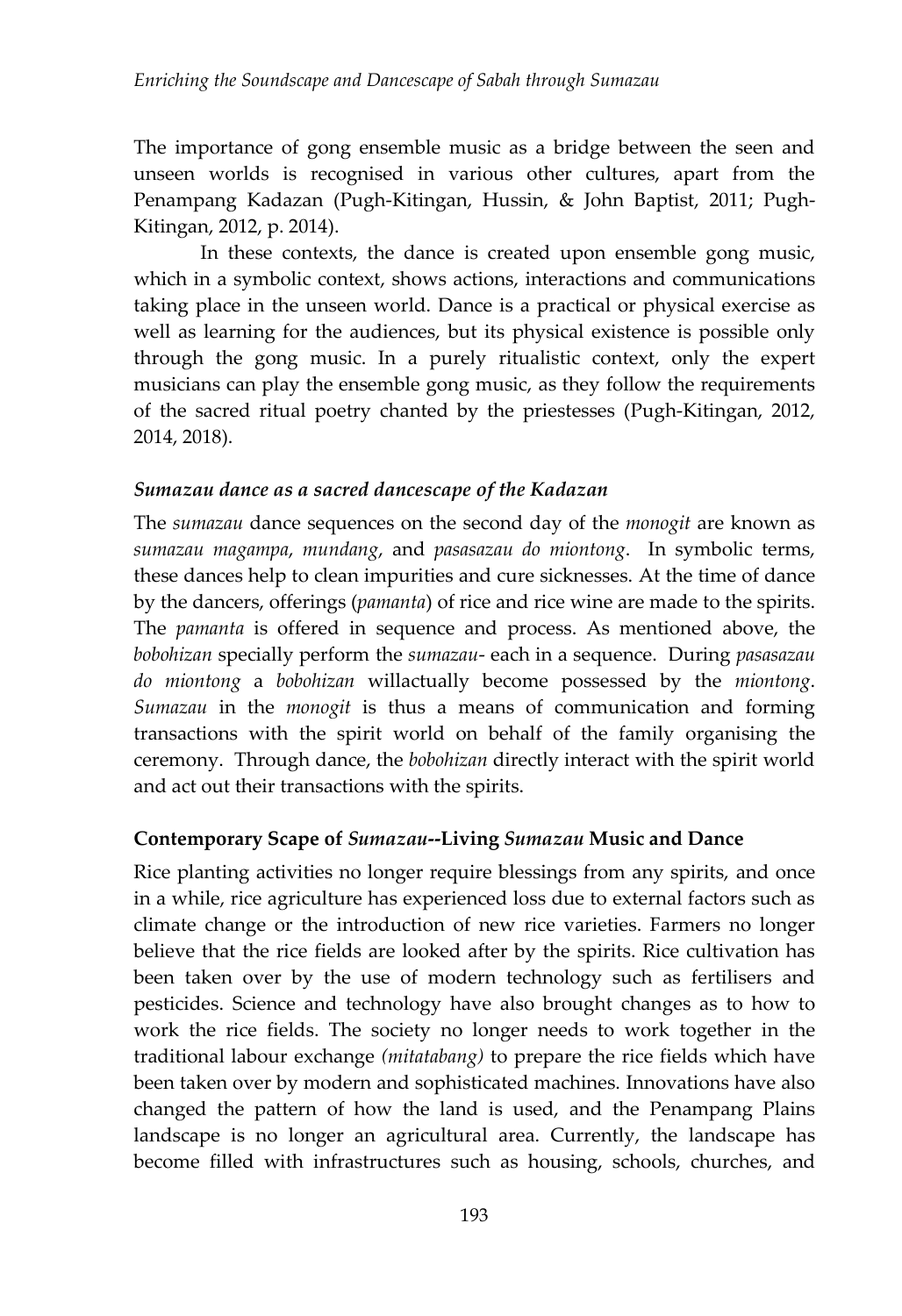mosques. Farming areas are now economic and commercial centres. Most of the coastal plains of Penampang are not agricultural land any more; the area has become a commercial centre, and its people are not rice producers, but consumers.

In social contexts, *sumazau* dancing is often performed by pairs of male and female dancers, who lead the way during the dance if other participants wish to perform in the dance. *Sumazau* dance works as a customary way of life or *adat* which maintains various traditional aspects of life that included religion and language.

*Sumazau* dance and music is taught to school-aged girls and boys so that they continue with the tradition and pass it on to the next generation. In Kadazan villages, besides, classes of Kadazan traditional dance are organised for children to prepare them for the contemporary annual harvest festival (Barlocco, 2010). The Kadazan of Penampang is proud of *sumazau* music and dance, for which they are renowned throughout Sabah. In olden times, *sumazau* was primarily used in religious rituals, which also included a triumphant return from head-hunting, but was also used in celebratory contexts such as weddings and *moginakan* family feasting where ordinary people danced *sumazau* to the *sompogungan* music.

The *sumazau* classes for children are often held in the middle of villages at the community hall (Malay: *balai raya*), where senior local teachers voluntarily teach the students. Three months before the annual festival, the sessions are held on a regular basis almost every afternoon. The dance learning includes movements with stretched out arms, and the 'war cry' (*pangkis*) as a form of cueing, characteristics, which make an important example of the formation of ethnicity's basic socialisation (Jenkins, 2008;). It is not only the learning of the dance but the learning of Kadazanness. Children acquire the social, cultural, religious and political Kadazan habitus, which is inscribed into children's mind and bodies. The dance and music are the primary sources of socialisation, which is important for understanding the difference between us and others, and also essential for providing a sense of self-identity (Bentley, 1987; Jenkins, 2008). This socialisation process gives them "a deep sense of belonging and oneness with those sharing similar early life experiences." In this case, the children learn physically, through their bodies, to be Kadazan by moving as Kadazan, by acquiring physical skills that not only make them able to court a suitable partner properly but also unequivocally express their Kadazan identity and distinguish them from outsiders" (Barlocco, 2010, p. 417).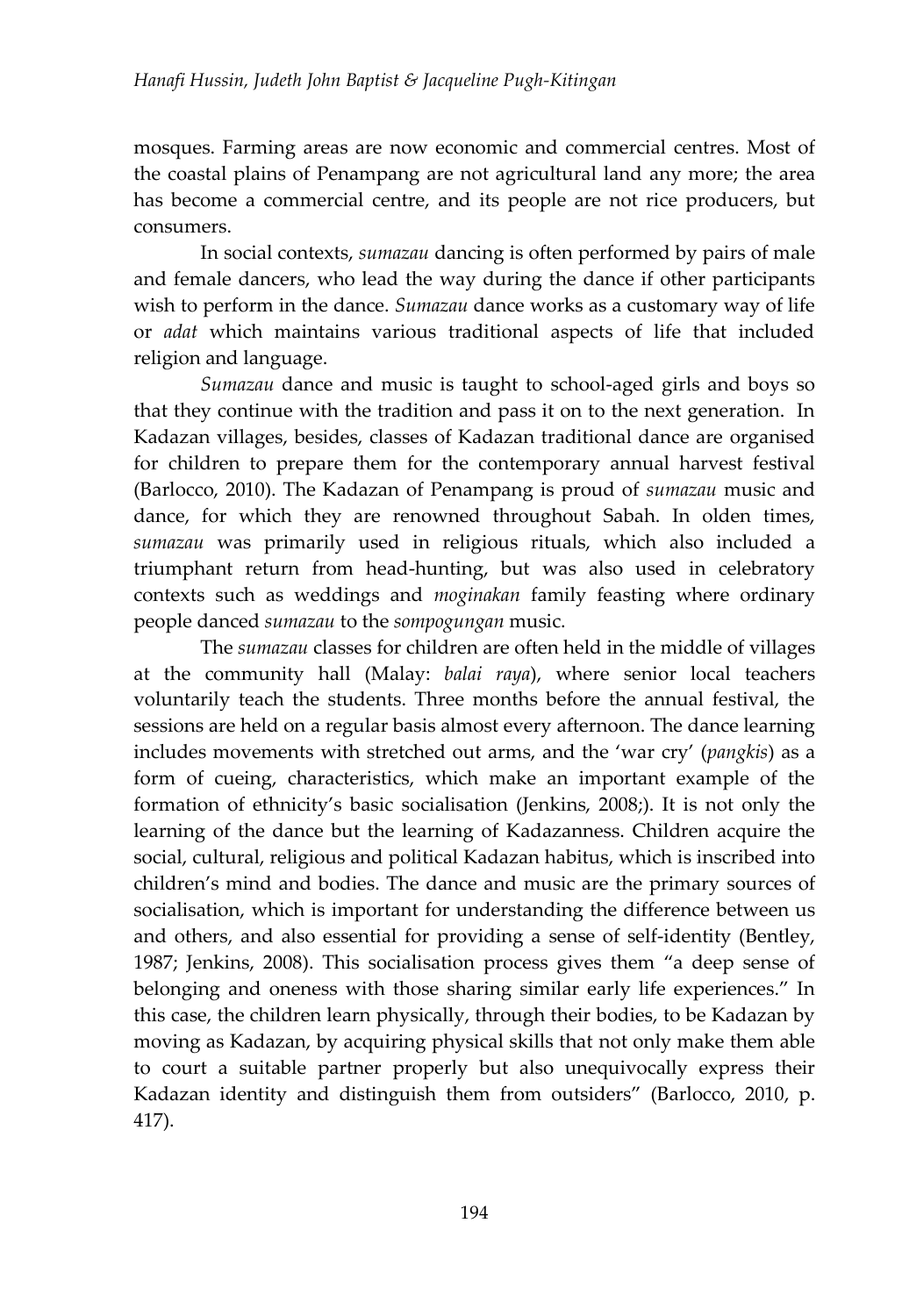In the contextual interaction between ensemble *sumazau* music and dance, three gazes are observed at different levels or by different spectators. At the practical and auditory level, the gong music is seen through the gaze of the musicians (experts in playing the gongs). The dance experts' gaze as they move according to the specific sounds of the gong beats. The gaze of both human and non-human audiences who comprehend the underlying social, cultural and religious meanings expressed through the specific dancescapes (movements, steps, styles, angles) and musicscapes (high and low pitch of the music and slow and fast beats and rhythms). These meanings are infused into the minds of the Kadazan since their childhood.

This interaction has been observed in many other cultures in Sabah. Among other Kadazan Dusun communities and indeed among other Dusunic ethnic groups, there are many different varieties of gong sets, styles and patterns of music, and dance performances. In many of these indigenous communities, large ensembles of hanging gongs produce a total composite texture of colotomic patterns within the gong music, which informs which enlightens the movements of the dancers at the time of dancing (Pugh-Kitingan, 2003, 2012, 2018). In other communities where the *kulintangan* is played together with hanging gongs, such as coastal communities and interior communities with river access to the coast, the melodic motifs of the *kulintangan* are of primary importance, with the hanging gongs playing a supporting role (Pugh-Kitingan & John Baptist, 2005). Dancers in these places tend to listen to the music of the *kulintangan,* but still, move their feet according to the rhythm of the hanging gongs. At another level, dancing among indigenous societies in Sabah can reflect social relationships, especially gender balance and the principal role of women who, in the past, were the traditional ritual experts.

Moreover, it can also illustrate the egalitarian nature of social life especially from solidarity point of view. Traditional gong music and dance in both ritual and social contexts can reflect the idea of a stable and balanced universe (the physical environment and spiritual world) where humans to live in proper relationships with each other and in accordance to the traditional norms established by the Creator. The movement of dance, which is the visual manifestation of the gong ensemble music, indicates the balance and order between the unseen spiritual world and the seen world of human beings. In many communities, this aspect of dance as a reflection of social and spiritual balance continues into new contexts, including church celebrations (Pugh-Kitingan, 2012 and 2016).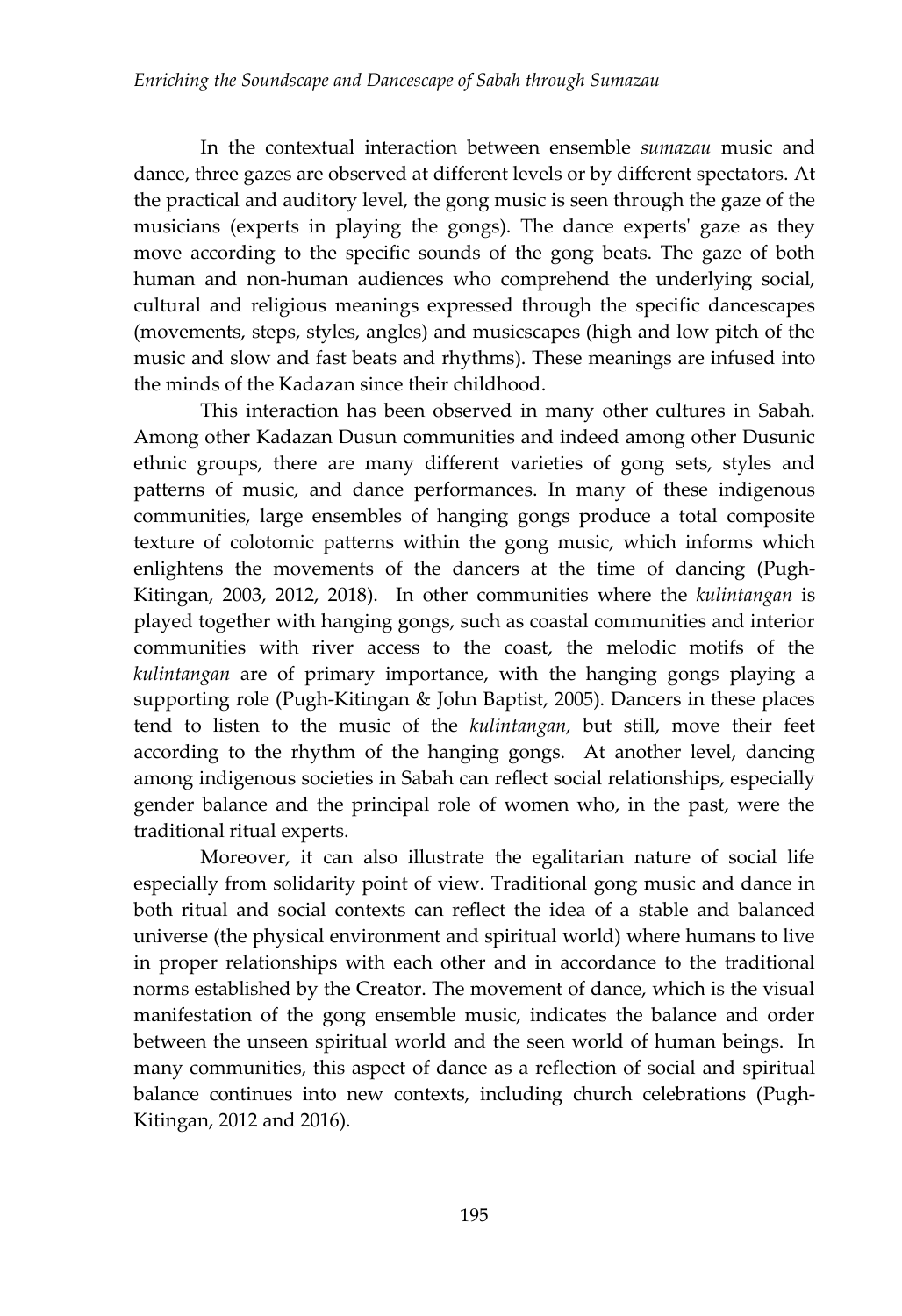# **Highlighting and Contemporizing the** *Sumazau* **Tune and Movement**

The contemporary Kadazan Dusun are somewhat different from their forefathers, who used to perform rituals along with dance and music to appease spirits. Today, the Kadazan Dusun worldview has adapted and changed given the modern world and its impact on their life routines (Hussin, 2007b). They no more believe that the spirits take care of rice fields because fertilisers and pesticides can perform these tasks for farmers still cultivating lands in Penampang (Hussin, 2008). New technology has changed the agricultural lifestyle to modern patterns of life. Today, most of the rice fields on the Penampang Plains have turned into idle lands or locations for housing estates.

Moreover, Penampang Kadazan, as part of the Kadazan Dusun ethnic majority, now share their territory with various other ethnic groups. Changes in their worldview, lifestyle and practices also mean transformation in their economic, social, and political aspects, which have pressed them to search for their genuine identity, and they attempt to spark their spirit of indigenous nationalism. The Penampang Kadazan have adapted rice farming ritual elements through festivities or new staged rituals events, in particular during the State Level the Harvest Festival or *Kaamatan*. For the coastal Kadazan, the former rice farming ritual is now a commoditised symbol of identity, which they perform onstage during the Harvest Festival but in practice, they no longer practice rice cultivation (Hussin, 2008).

The *Kaamatan* has undergone many changes and developments from being a family and village level feast at the end of harvesting (as it still is in most interior Kadazan Dusun areas), to being an officially recognised Harvest Festival holiday for all indigenous Dusunic, Murutic and Paitanic rice-planting societies, as during the 1950s and for all of North Borneo from the 1960s under the British colonial government (before Malaysia's birth in 1963), to becoming a distinct statement of indigenous cultural identity as it is today. From the early years, the Harvest Festival included many elements that continue today such as special church services, traditional sports, traditional music and dancing, traditional feasting, symbolic rituals and stage enactments of rice cultivation, and parades of best costumes that, since 1960, have developed into a cultural beauty pageant (formerly Miss Harvest Festival, today *Unduk Ngadau*). Today, the *Kaamatan* is celebrated at the family, village, district, state, and national levels for all Sabahans (Hussin 2008).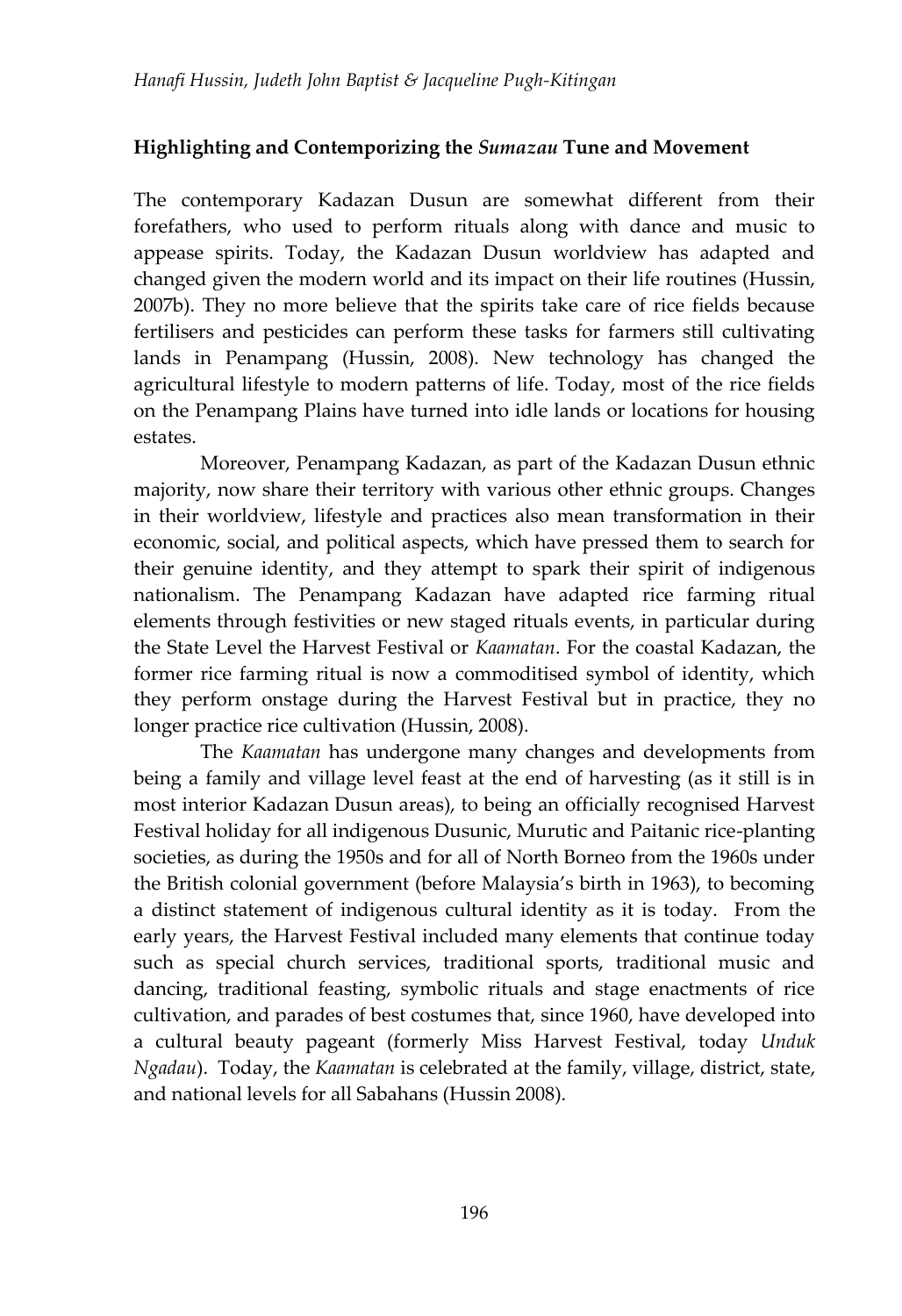A pivotal development in the Harvest Festival as an expression of indigenous identity occurred in 1982, when Tan Sri Datuk Seri Panglima Joseph Pairin Kitingan (then Datuk), President of the Kadazan Dusun Cultural Association (KDCA, then KCA) and now the *Huguan Siou* a warrior for the rights of indigenous Sabahans, organised the true state level Harvest Festival in 1982 on grazing land in his village of Kg. Karanaan, Tambunan. This was in response to the official Harvest Festival organised by the Berjaya State Government in Keningau, a few weeks beforehand, from which all indigenous people were barred, and native cultural elements were excluded.

In ensuing years at these celebrations, ideological and political differences were kept aside to promote unity. The *Kaamatan* played a central role in the reinforcing the Dusunic identities. The inclusion of coastal Kadazan traditions at the State Level festival such as segments from the Penampang *magavau* ritual, *sompogogungan* music, *sumazau* dance, and others, led them to become icons of Penampang Kadazan identity. These segments together gave prominence outside of the *Kaamatan* to indigenous expression as a representation of Sabah indigenous identity and culture for the general public. Indirectly, the post-harvest *magavau* ritual and the Penampang *sumazau* music and dance for many years served as the dominant cultural identity and that *Kaamatan* festival at the State Level to promote and strengthen Kadazan identity. All these elements helped to unite different groups in Sabah. Therefore, in this context, the rice and its celebration as a festival was considered as a powerful tool to unify the groups in Sabah (Hussin, 2008).



**Figure 7:** *Sumazau* **dance of Penampang in the contemporary setting – as a stage performance and also as the backup dance for a popular song with sumazau beat** (Source: Sumazau-The Kadazandusun dance [n.d.].)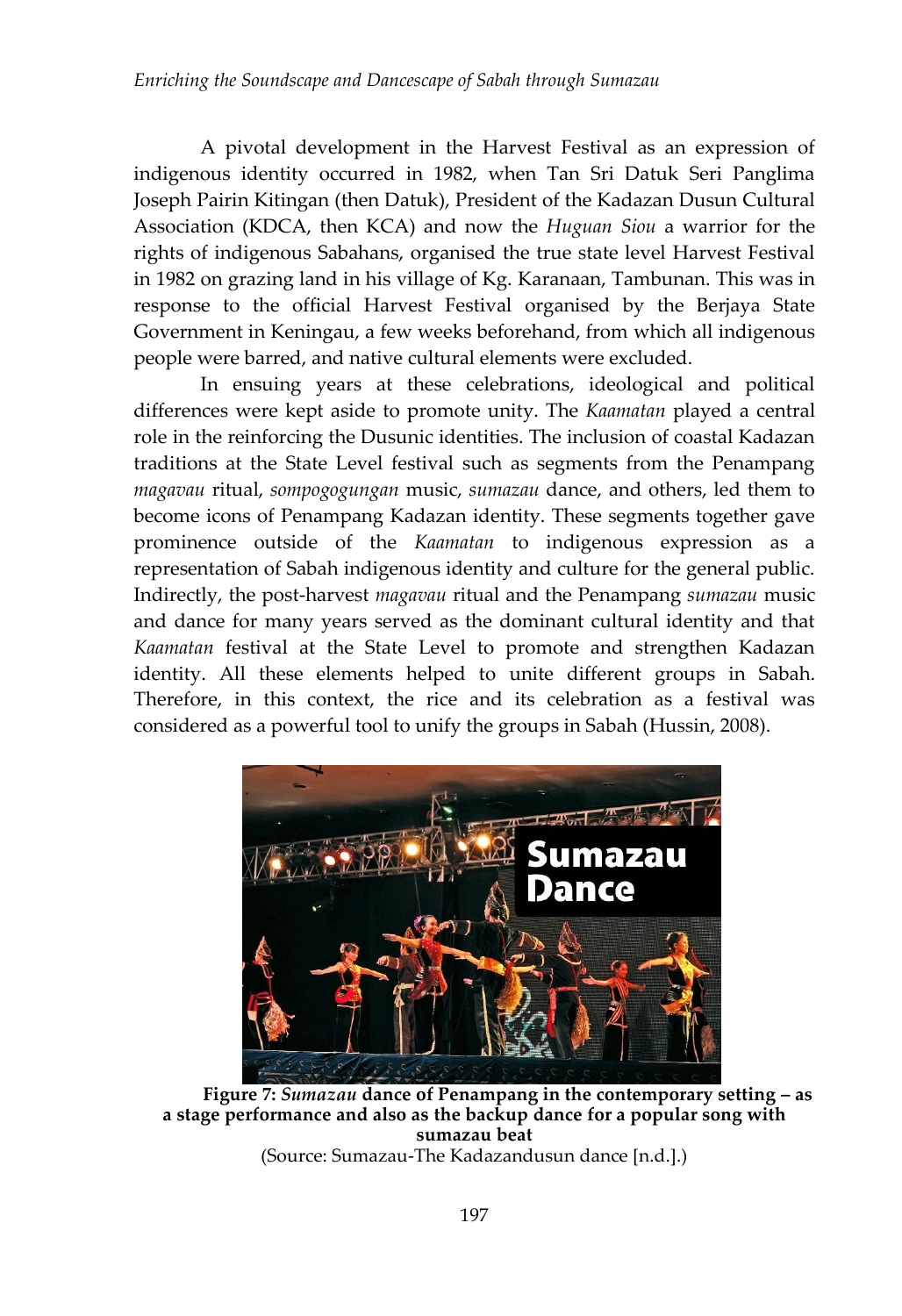# **Heritagizing the** *Sumazau* **as Sabahan and Malaysian Heritage**

Although the *sumazau* dance was a part of the *monogit* ritual, it is now choreographed for various events including concerts for tourists, church services, various staged festivals and other gatherings. Therefore, *sumazau* has become a living Kadazan heritage. *Sumazau* music is no more ritualistic music but has become a part of popular music, and is often used as an accompaniment to songs. Generally, *sumazau* is considered the state of Sabah's dance.

It continues to be performed during harvest festivals as a thanksgiving for a bountiful harvest, and at wedding celebrations, as in traditional contexts. In contemporary times, *sumazau* music and dance have become an iconic scape of Sabahans and Malaysians. The *sumazau* musicscapes and dancescapes are nowadays often combined with other traditional and modern materials (tools and tunes) and sung in songs and performed in multiple ways. Today, markets are crowded with CDs of modern pop songs using the melodies and rhythms of *sumazau* beats, in which the listener can quickly identify the use of traditional gongs, together with the use of the modern electronic instruments. Simultaneously, the *sumazau* traditional dancescapes now also follow the modern recorded music, where they follow gong based ensemble music played on modern musical instruments. Various popular songs using modern *sumazau* music beats are available on CDs and online videos (Hussin, 2008).

The modernisation of *sumazau* music and dancescapes has also angered the older community members, who claimed that outsiders were now performing their traditional roles and practices, and such things are offensive to the community members. They also complained that the outsiders performed the *sumazau* dance in a distorted manner because they did not use the required number of musical instruments and dancers (Tay, Hussin, Khaw, Mohd. Anis Md. Nor, & Bulan, 2010).

In order to preserve the cultural practices and costumes of the Penampang Kadazan community, the federal and state governments have declared the *sumazau* dance and its music, and the traditional costumes as a national heritage under the law (National Heritage Act, 2005, the Sabah Cultural Heritage (Conservation) Enactment, 1997, and the Copyright Act, 1987). The list of protected objects and practices includes ritual processes and tools, such as the *bobohizan's* ritual paraphernalia, offering dishes *(pamanta)* to serve food, traditional drinks, ornate clothing, musical instruments (gong and *gandang* ensemble) and the *sumazau* dance. These objects are classified as the Kadazan tangible cultural heritage, while the *sompogogunan* music and the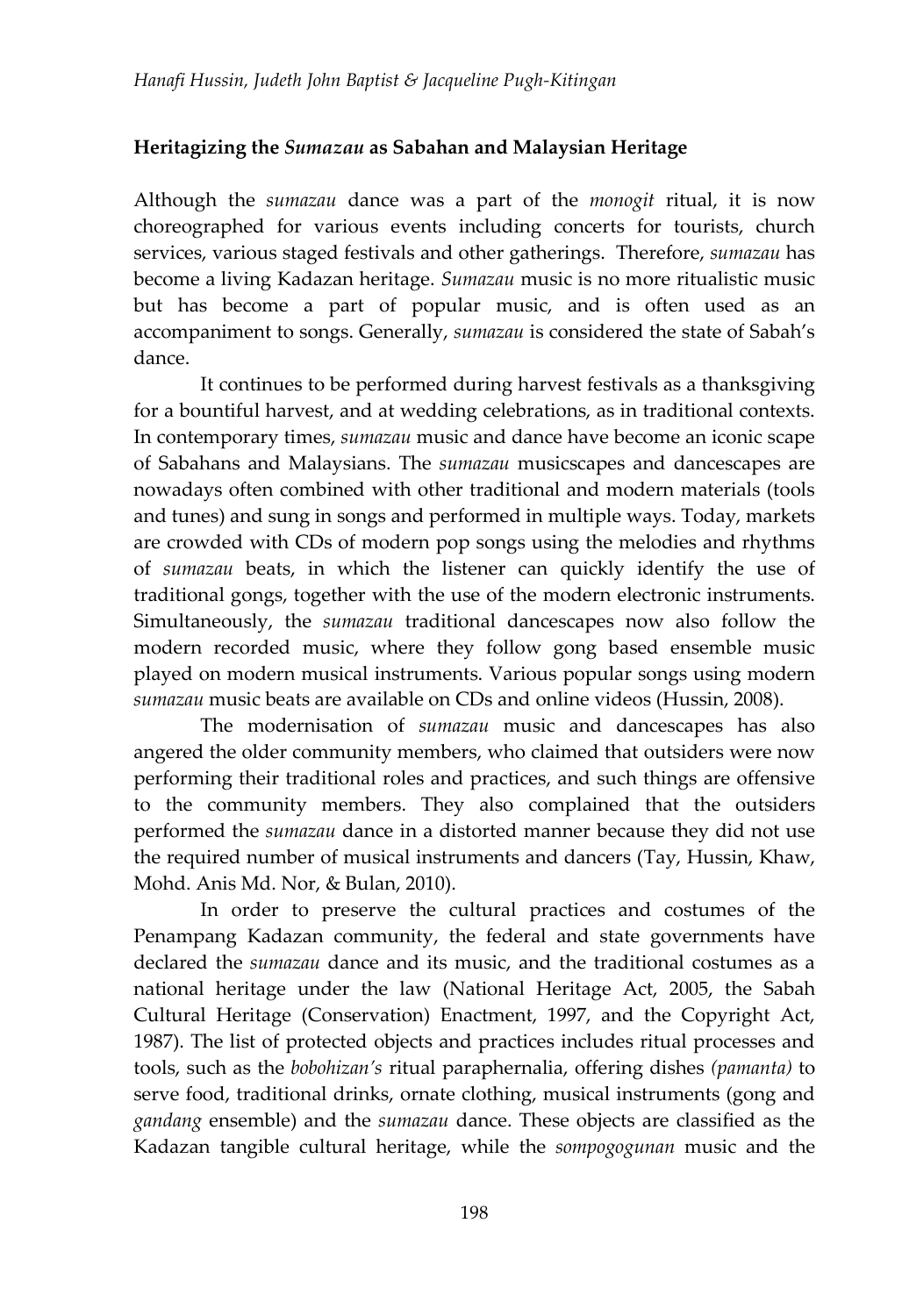*sumazau* dance are classified as an intangible cultural heritage that reflects the fundamental identity of the Penampang Kadazan (Hussin, 2008).

# **Conclusion**

The preceding reviewed and analysed *sumazau* performances as dancescapes and musicscapes performed by priestesses and dancers on different occasions. In traditional contexts, these scapes were meant to connect and balance the spiritual and physical worlds. The soundscape and dancescape constituted the desired environment in which physical actors summoned spiritual entities, who were met, invited to eat fresh food, and were amused or overpowered in cases where some of these had become harmful to the community or its members.

In the ritual context, the dancers performed unique dancescapes on the sound/musicscape. All the actors and audiences knew the context (Smith, 1994) of the two scapes coherently interacting in the ritual performance. The soundscape and dancescape worked together to guide the audience as to how to maintain the relationship with the spiritual world and how to live life the physical world without sinning that had often invited anger of spirits. Music from the drum and gong ensemble combined with sounds from footsteps (dancescapes) to create melody and rhythms that represented (or symbolised) the unseen world. These melodic and rhythmic structures had to be performed in the physical world through specific body and foot movements so that ties with the spiritual world could be strengthened.

Beyond this traditional role of dancescapes and musicscape, ritual performance is subject to outside influences and change. Appadurai (2006) envisaged that nothing is permanent or remains in the same state, but everything is changing. This is partly due to modern factors, which have influenced the communities, and somehow diminished their traditional dance and music scapes through the introduction of modern tools and instruments, and through interventions. Although the government has listed the Penampang Kadazan dancescapes and musicscapes in the list of tangible and intangible cultural heritage through law, the authenticity of the dancescapes and musicscape of the community has dramatically declined. Still, these scapes are cherished as the identity of the community and also as a great source of balancing the power between the seen and unseen worlds.

Among the various Dusunic ethnic communities in the state of Sabah, the Penampang Kadazan are often presented in the media as the most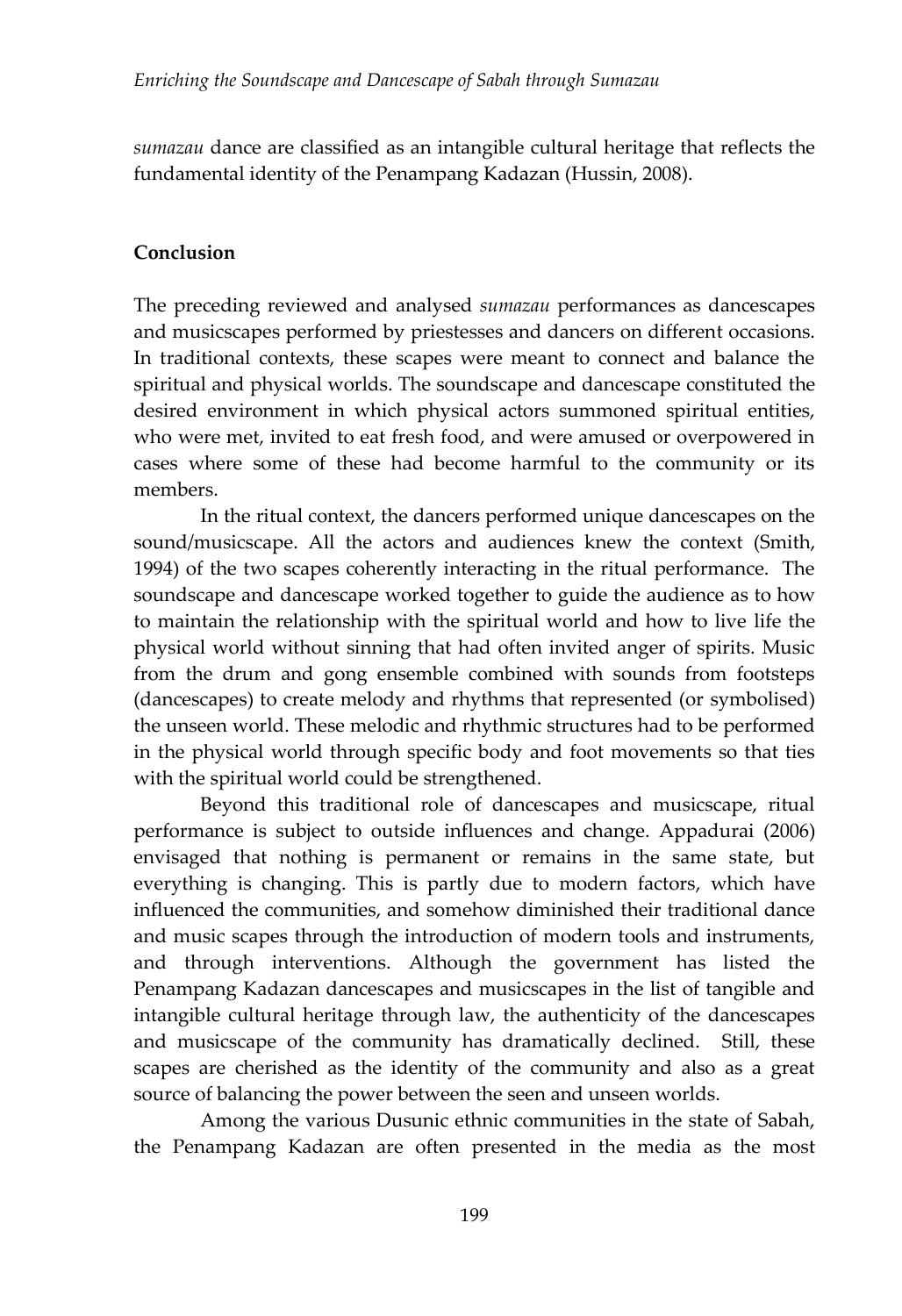dominant community in the aspects of lifestyle. Affinity and cultural evolution which influence rituals and the management of old traditions and the building of identity through the *Kaamatan* clearly show their dominance and effectiveness. This matter which makes the community proud and has resulted in the construction of the *Hongkod Koisaan* ("Unity Centre" that comprises a concert hall, KDCA offices, and the Koisaan Cultural Village of traditional houses) which is in Penampang and has become a landmark for the Kadazan Dusun community's success and pride. Among members of the Kadazan Dusun Cultural Association are those of the Kadazan community of Penampang.

The *sumazau* dance and music of Penampang are accepted and recognised, not only as communal dancing and music of the Kadazan community but is performed within the state level *Kaamatan* and other various state gatherings. The musical influence of the Penampang *sumazau* and *sompogogungan* have also affected the development of popular Kadazandusun music and songs. Many of the popular songs composed by Kadazan Dusun composers and musicians, the majority of whom come from Tambunan, follow the beat and rhythm of the Penampang *sumazau*. It is clear that the expression of their identity through music and dance is very flexible and can be changed spontaneously according to place, situation, and context. Although the showcasing of the community's identity may change dynamically, it is clear that the culture of the Kadazan community on the Penampang Plains has directly played an essential role in making the Kadazan Dusun of Sabah as a community known and respected not only at the state and national levels but also internationally as well.

# **Acknowledgement**

The authors would like to thank and acknowledge and acknowledge the financial support provided by University of Malaya under the Research Clusters Sustainable Science (SUS) and Humanities and Ethics (HNE) for the research grants ER025-2012A, RP005D-13HNE & RP001A-13SUS. The authors also acknowledge the contributions made by the research participants who patiently took part in this study. This study would not be possible without all of their assistance.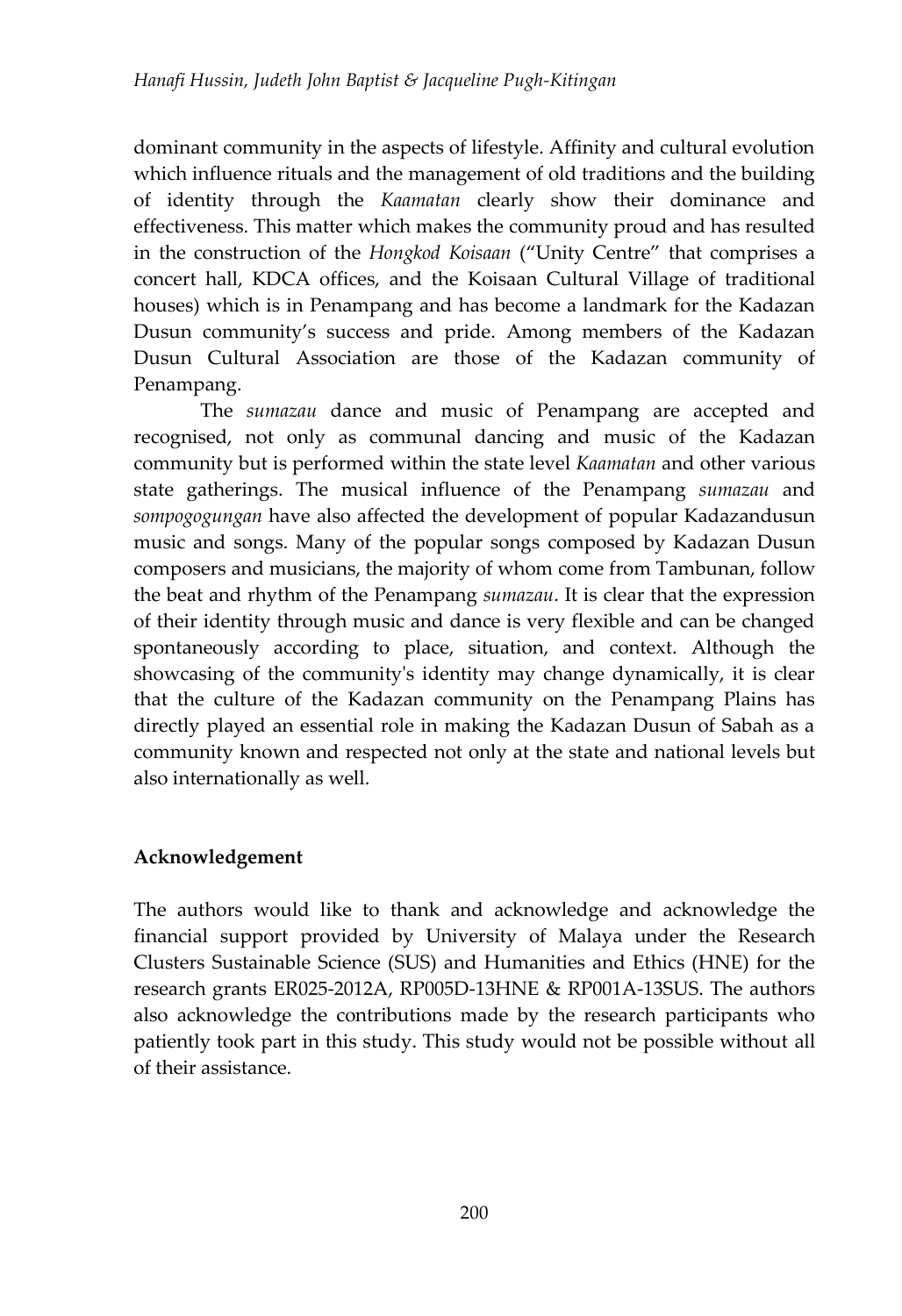#### **References**

- Albrow, M. (1997). Travelling beyond Local Cultures: Socioscapes in a Global City. In J. Eade (Ed.), *Living the Global City: Globalization as a Local Process* (pp. 35-52.) London: Routledge.
- Appadurai, A. (2006). Disjuncture and difference in the global cultural economy. In M. G. Durham, & D. M. Kellner (Eds.), *Media and Cultural Studies: KeyWorks* (pp. 584-603). Malden: Blackwell Publishing.
- Barlocco, F. (2010). The village as a 'community of practice': Constitution of village belonging through leisure sociality. *Bijdragen tot de taal-, land-en volkenkunde/Journal of the Humanities and Social Sciences of Southeast Asia*, *166*(4), 404-425.
- Bentley, G. C. (1987). Ethnicity and practice. *Comparative Studies in Society and History*, *29*, 24-55.
- Blacking, J. (1985). Movement, dance, music and the Venda girls' initiation cycle. *Society and the Dance: the social anthropology of process and performance*, 64-91.
- Choy, S.-L., & Ratnam, A. (2006, October 29). Chosen by the goddess. *The Star*. Retrieved from the settlement of the settlement of the settlement of the settlement of the settlement of the s [https://www.thestar.com.my/data/archives/2013/07/02/16/46/chosen-by](https://www.thestar.com.my/data/archives/2013/07/02/16/46/chosen-by-the-goddess/)[the-goddess/](https://www.thestar.com.my/data/archives/2013/07/02/16/46/chosen-by-the-goddess/)
- Cowan, J. K. (1990) *Dance and the Body Politic in Northern Greece*. Princeton: Princeton University Press.
- Di Giovine, M.A. (2009). *The Heritage-scape: UNESCO, World Heritage and Tourism*. Lanham: Lexington Books.
- Discover Sabah. (2018). KK Leisure Tour & Rent A Car's website. Retrieved from<http://sabahtour.kkleisure.com/discover-sabah/>
- Hussin, H., & Santamaria, M. C. M. (2008). Dancing with the Ghost: Experiencing the Pagkanduli Ritual of Sama Dilaut (Bajau Laut) in Sikulan, Tawi-Tawi, Southern, Philippines. *JATI* - *Journal of Southeast Asian Studies*), *13*, 159-172.
- Hussin, H., & Santamaria, M. C. M. (2012). Celebrating with the Lord of the Sea (*Tuan Laut*): The *Pagkanduli* of the Sama Dilaut of Sitangkai, Tawi-Tawi, Southern Philippines. In H. Hussin, & M. C. M. Santamaria (Eds.), *Sama Celebrations: Ritual, Music and Dance of Sama Dilaut and Sama Bajau in Southern Philippines and North Borneo* (pp. 9-22). Kuala Lumpur: University of Malaya Press.
- Harper, K., & G. Armelagos. (2010). The Changing Disease-scape in the Third Epidemiological Transition. *International Journal of Environmental Research and Public Health*, *7*(2), 675-697.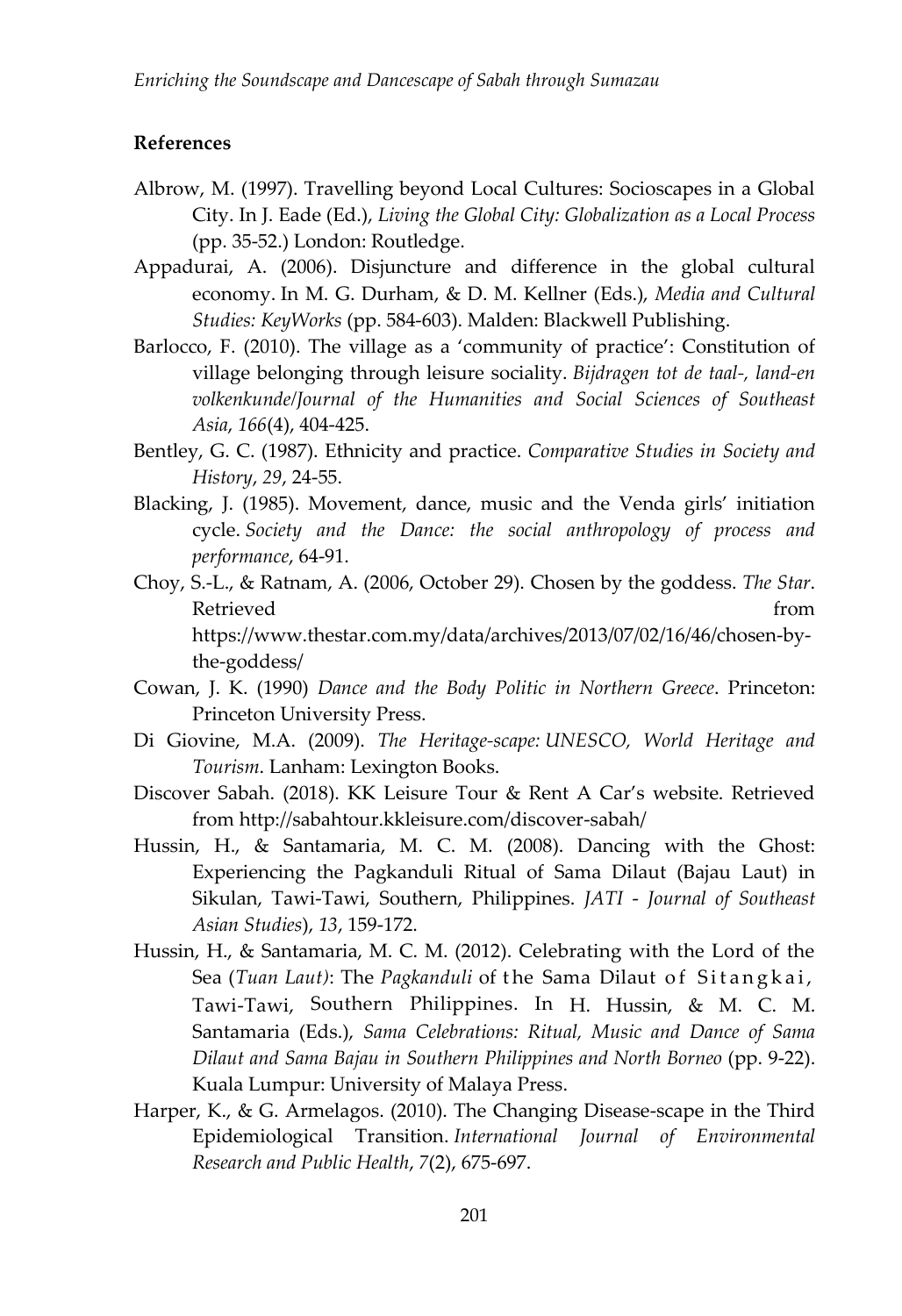- Hussin, H. (2007a). Ritual, Identity and Changes in the West Coast of Sabah: The Experience of the Kadazan Penampang Community. *JATI-Journal of Southeast Asian Studies*, *12*, 189-210.
- Hussin, H. (2007b). Worldview dan Amalan: Pengalaman Kadazan Dataran Penampang. *Borneo Research Journal*, *1*, 7-29.
- Hussin, H. (2008). Performing Rice Farming Rituals by Penampang Kadazan of East Malaysia: Between Sacred Ritual and Secular Performance. *JATI-Journal of Southeast Asian Studies*, *13*, 173-190.
- Hussin, H., & John Baptist, J. (2015). Death and Rites among the Kadazan Penampang of Sabah, Borneo, Malaysia. *Borneo Research Journal*, *9*, 67- 85.
- Hussin, H., & John Baptist, J. (2018). Scaping The Bajau Through Rituals and Celebrations in Maritime of Malaysia and the Philippines. Paper presented at the International Conference on Bajau (ICONBAJAU) 2018, Semporna, Sabah, 18-22 April.
- Jenkins, R. (2008). *Rethinking ethnicity: Arguments and explorations* (2nd ed.). London: SAGE.
- John Baptist, J., & Regis, P. (2012). Magpa-igal Jin: A Ritual Dance, Linking the Past with the Present among the Sama Dilaut of Sabah. In B. Abel, H. Hussin, & M. Santamaria (Eds.), *Oceans of Sound: Sama Dilaut Performing Arts*. Hildesheim: OLMS.
- Maori Yvana. (2015). Introduction: Sabah's Largest Tribe Kadazandusun. Retrieved 11 June 2018, from [http://maoriyvana.blogspot.com/2015/04/sabah-largest-tribe](http://maoriyvana.blogspot.com/2015/04/sabah-largest-tribe-kadazandusun.html)[kadazandusun.html](http://maoriyvana.blogspot.com/2015/04/sabah-largest-tribe-kadazandusun.html)
- Oakes, S. (2000). The influence of the musicscape within service environments. *Journal of services marketing*, *14*(7), 539-556.
- Oakes, S., & North, A. C. (2008). Reviewing congruity effects in the service environment musicscape. *International Journal of Service Industry Management*, *19*(1), 63-82.
- On the World Map. (n.d.). Administrative divisions map of Borneo. Retrieved from

[http://ontheworldmap.com/indonesia/islands/borneo/administrative](http://ontheworldmap.com/indonesia/islands/borneo/administrative-divisions-map-of-borneo.html)[divisions-map-of-borneo.html](http://ontheworldmap.com/indonesia/islands/borneo/administrative-divisions-map-of-borneo.html)

Papakostas, C. (2015). Dancescapes of Dionysus. In A. Shay, & B. Sellers-Young (Eds.), *The Oxford Handbook of Dance and Ethnicity* (pp. 563-584). Oxford: Oxford University Press. DOI: 10.1093/oxfordhb/9780199754281.013.35.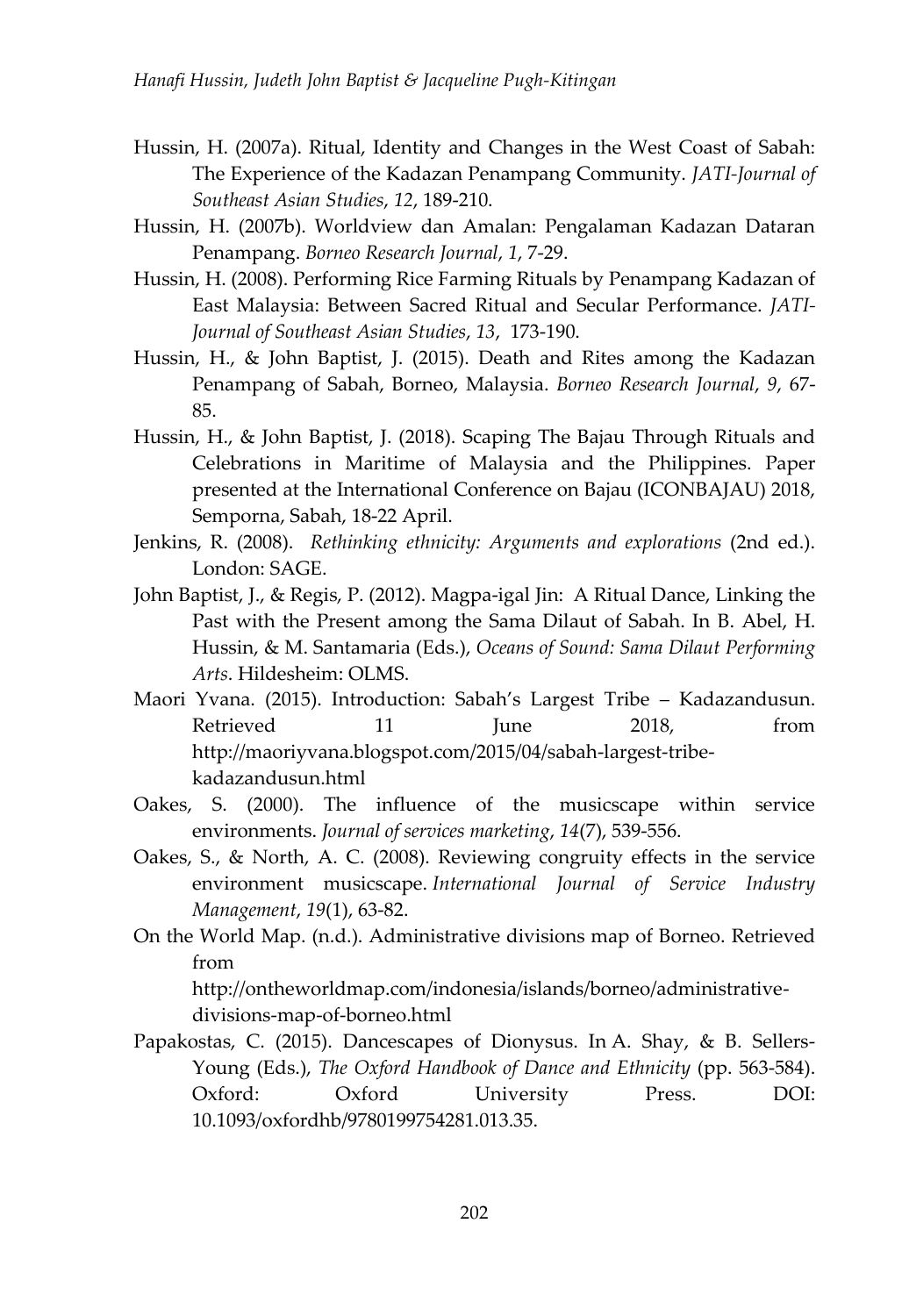- Porteous, J. D., & J. F. Mastin. (1985). Soundscape. *Journal of Architectural and Planning Research*, *2*(3), 169-186.
- Pugh-Kitingan, J. (2003). *Alat-Alat Muzik dan Muzik Instrumental Kadazandusun Tambunan.* Kota Kinabalu: Pejabat Kebudayaan dan Kesenian Negeri Sabah.
- Pugh-Kitingan, J. (2011). Dance and Ritual in Sabah. In Mohd Anis Md Nor, & Stephanie Burridge (Eds.). *Sharing Identities: Celebrating Dance in Malaysia.* (Volume 3 in Series *Celebrating Dance in Asia and the Pacific* (pp. 166-186). New Delhi: Routledge**.**
- Pugh-Kitingan, J. (2012). Gong Ensemble Music of the Dusun Tinagas of Sabah through the Gaze of Movement. *Yearbook for Traditional Music*, *44*, 149- 165.
- Pugh-Kitingan, J. (2014). Balancing the Human and Spirit Worlds: Ritual, Music and Dance among Dusunic Societies in Sabah. *Yearbook for Traditional Music, 46*,170-190.
- Pugh-Kitingan, J. (2017). Connecting the Cultural Past with the Future: Contextualising Dance and Music Traditions into Christian Worship among the Dusun Tinagas of Sabah, Malaysia. In P. Matusky, W. Quintero, Tan S. B., J. Pugh-Kitingan, D. Quintero, & C. Y.-M. Yong (Eds.), *Proceedings of the 4th Symposium: The ICTM Study Group on Performing Arts of Southeast Asia* (pp. 225-230). Penang: School of Arts, Universiti Sains Malaysia.
- Pugh-Kitingan, J. (2018). The Role of Gong Ensemble Music in Shaping Ritual in Sabah: A Comparison between Dusunic and Sama-Bajau Cultures. In I. Tokoro, & H. Tomizawa (Eds.), *Islam and Cultural Diversity in Southeast Asia (Vol. 2): Perspectives from Indonesia, Malaysia, the Philippines, Thailand, and Cambodia* (pp. 183-214). Tokyo: ILCAA, Tokyo University of Foreign Studies.
- Pugh-Kitingan, J., & John Baptist, J. (2005). From Coastal Communities to Interior Peoples: The Dispersion and Diffusion of the Kulintangan in Sabah. In Abdul Halim Ali (Ed.), *Borneo: Kalimantan 2005; Transformasi Sosial Masyarakat-Masyarakat di Daerah Pesisir Borneo-Kalimantan; Prosiding Konferensi Antara Universiti di Borneo—Kalimantan Ke-1* (pp. 1– 12). Kota Samarahan: Institut Pengajian Asia Timur, Universiti Malaysia Sarawak.
- Pugh-Kitingan, J., Hussin, H., & John Baptist, J. (2011). Music in the Monogit Rituals of the Kadazan of Penampang, Sabah, Malaysia. *Musika Jornal*, 7, 122-154.